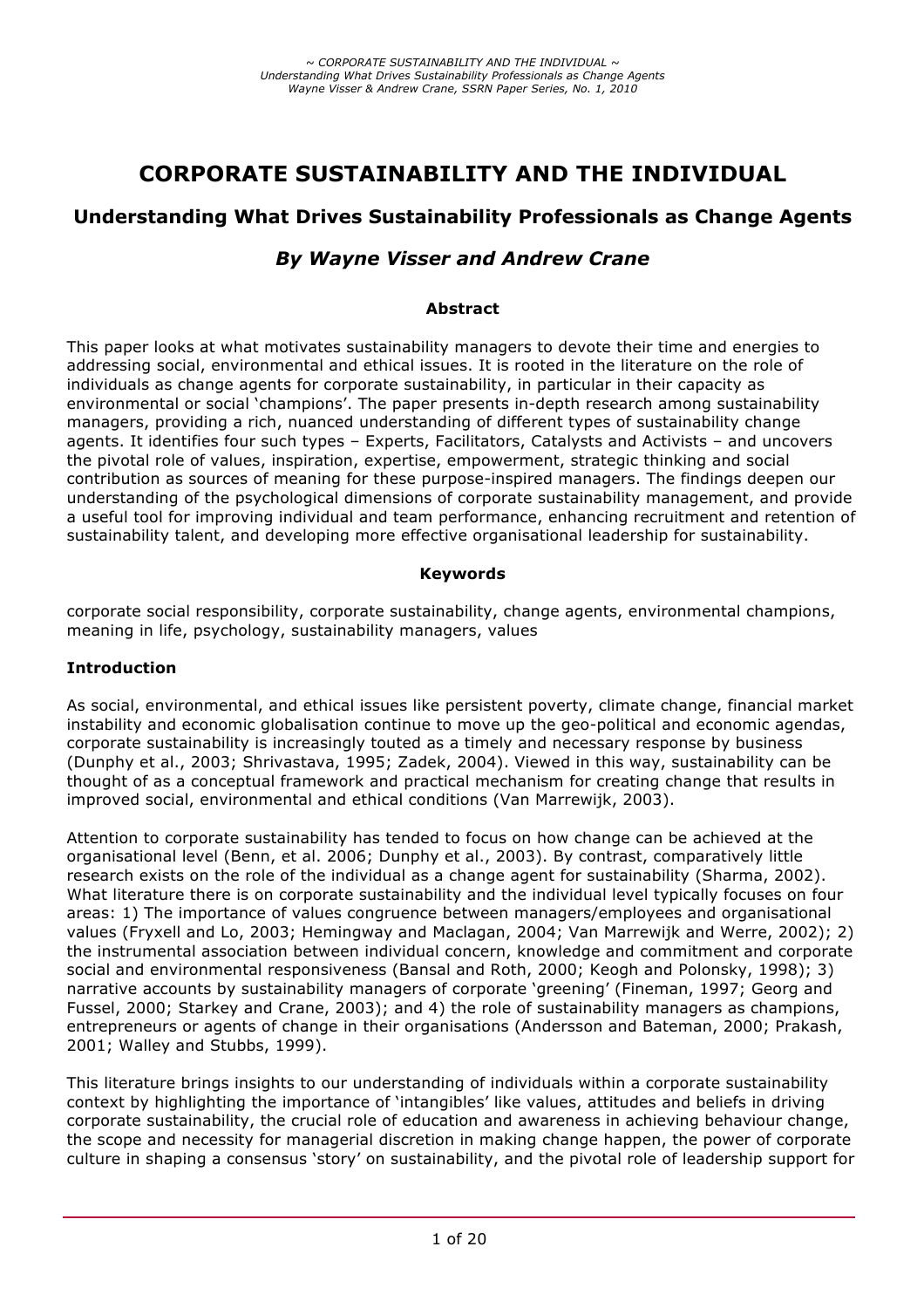sustainability. However, the literature also shows certain limitations. We still know little about what drives individuals to be sustainability managers, how this affects such individuals, and what they seek to achieve from their actions on a personal level. Moreover, the notion of sustainability champions – which dominates the literature on the role of individuals in corporate sustainability – only presents a partial view of sustainability managers, since not all sustainability champions are sustainability managers, and not all sustainability managers are sustainability champions.

What is needed is a clearer picture of the psychological drivers of sustainability managers. To date, the literature on the psychology of sustainability has mainly focused on how individuals respond to the human causes of global environmental changes, as well as how they are affected by global environmental change (Stern, 1992). While this is valuable, it does little to enhance our understanding of the personal motivations of sustainability managers within a corporate context. More specifically, we have almost no knowledge of how sustainability-related work contributes to job satisfaction and personal meaning. This is where the discipline of existential psychology can help to shed some light. In particular, the application of existential psychology can begin to answer questions such as: To what extent are sustainability managers motivated by instrumental incentives, such as career advancement and salary prospects, versus more normative aspirations, such as altruism or striving to make a difference in the world? Framed more broadly, to what extent is the business case for sustainability a driver of individual behaviour, as opposed to the moral case (Alexander, 2007; De Colle and Werhane, 2008)?

Looking at these questions through an existential lens – in terms of meaning in life or life satisfaction – has two major benefits. First, we are more likely to understand the relative contribution of corporate sustainability to an individual's overall motivation. For example, is it an allconsuming passion, or a marginal concern? Second, we are more likely to get an insight into individuals' real motivations, rather than eliciting a more predictable corporate sustainability narrative. For example, a sustainability manager may talk about how having children changes their perception of the problems facing the world, rather than how they are engaged in sustainability because they believe it is good for business (Starkey and Crane, 2003).

The academic importance of this research is two-fold. First, by contributing to existing theory on sustainability professionals, it helps to explain one of the key drivers of sustainability performance (namely the actions of sustainability managers themselves) within a significant and growing area of academic enquiry, namely corporate social responsibility and sustainability (Pfeffer and Fong, 2004; Starkey, Hatcheul, and Tempest, 2004). Second, the research helps to explore the appropriateness of various existential psychology theories in an applied setting. Many of these theories were developed in a clinical (medical) context and have yet to prove their resilience in practitioner environments, such as the work context of sustainability professionals. Hence, the trans-disciplinary approach of cross-fertilising existential psychology and sustainability is unique, resulting in a new hybrid theory (Gibbons *et al.* 1994, Tranfield and Starkey 1998). This hybrid theory – presented as a typology in this paper – takes the theories of life satisfaction and applies these to the field of corporate sustainability.

The research is also important from an applied management perspective, since sustainability is now an industry in its own right, and a flourishing profession as well. Hence, any research that contributes to a better understanding of sustainability managers is likely to offer benefits to growing numbers of practitioners. This addresses Mohrman et al.'s (2001) call for doing research that is useful to practice.

# **Corporate Sustainability and the Individual**

The role of the individual manager in corporate sustainability practice is embedded in the broader literature on agency theory in general (Eisenhardt, 1989; Jensen and Meckling, 1976) and moral agency in particular (French, 1979; Moore, 1999). Wood (1991) refers to managers as "moral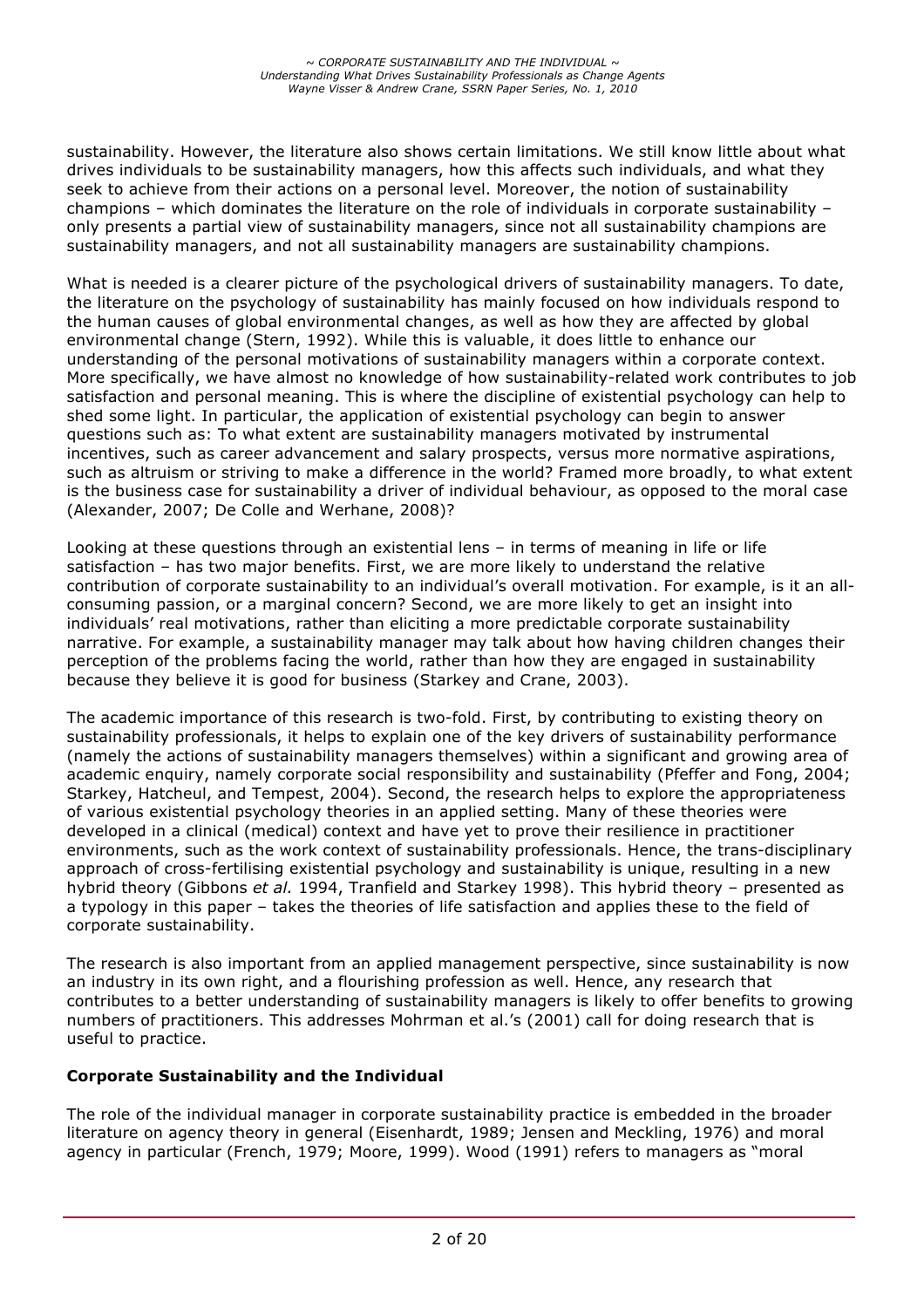actors" and Swanson (1995) finds that managers' individual discretion is an important component of corporate social performance.

Prakash (2001) notes that the "beyond compliance" environmental policy literature is weak on recognising internal dynamics (as opposed to external factors) and the role of individual managers (as opposed to treating firms predominantly as unitary actors). However, there are four discernable themes in the literature on corporate sustainability and the individual. Each brings a different perspective to how individual commitment shapes organisational performance on sustainability.

One set of scholars find that the values of individuals influence corporate social and environmental responsiveness. Hemingway and Maclagan (2004) suggest that this is expressed mainly through managerial discretion, while Bansal and Roth (2000) argue that it manifests in decision making (helping managers to discriminate between more and less important ecological issues), motivation (inducing certain individuals to champion ecological responses) and leadership (where top management is more receptive to ecological reforms which are aligned to their personal values).

According to Posner and Schmidt (1993) and Hoffman (1993), alignment of the personal and organisational values or morals of managers reduces dissonance and therefore improves sustainability performance. This instrumental link between the attributes of individuals and corporate sustainability performance (the second theme) has also been studied by Keogh and Polonsky (1998). Focusing on environmental entrepreneurship rather than bureaucratic change, they find that it is personal commitment – defined as "both a process and a resultant through which organisational members display environmental concern" (38) – which results in change.

Such conceptual links made with the entrepreneurship literature are perhaps unsurprising. For example, Hostager et al. (1998) develop a model for environmental 'intrapreurship' by individuals that illustrates how ability, efficacy (perceived ability), motivation and desirability (perceived motivation) affect the successful identification of opportunities. Starik and Rands (1995) similarly claim that individuals bring critical ideas and energy to the greening of their organisations and stress individuals' innovative resources in terms of ideas that can help increase ecological sustainability. Some have gone so far as to label this phenomenon "enviropreneurship" (Keogh et al., 1998; Menon and Menon, 1997).

Like Keogh and Polonsky (1998), Fineman (1996) also focuses on individual commitment to the environment, but he views it from the perspective of the emotional meanings that managers attribute to 'greening'. Hence, sustainability can be seen as an individual narrative account, which is the third theme in the literature. This reinforces Posner and Schmidt's (1993) proposition on values alignment, since meaning is also shaped by the values embodied in individual and organisational narratives (Mengel, 2004). It also introduces the importance of corporate culture and education in creating a consistent narrative on sustainability that individuals can tap into or align with. In this way, greening becomes "a sense-making process, in which organisational members' individual and collective identity is gradually transformed" (Georg and Fussel, 2000: 175) Hence, individual commitment becomes a two-way process, informing organisational greening but also informed by the changes in an organisation's response to sustainability.

Those individuals or managers with the most commitment to sustainability have been classified in the literature as 'environmental champions', the fourth theme. Fineman and Clarke (1996) define an environmental champion as "someone who can attractively express a personal vision about environmental protection that is in tune with both industry's needs and wider public concern" (726). This literature tends to focus on the attributes of effective champions, such as the ability to identify, package and sell environmental issues (Andersson and Bateman 2000; Crane 2000; Howard-Grenville and Hoffman, 2003; Post and Altman 1994).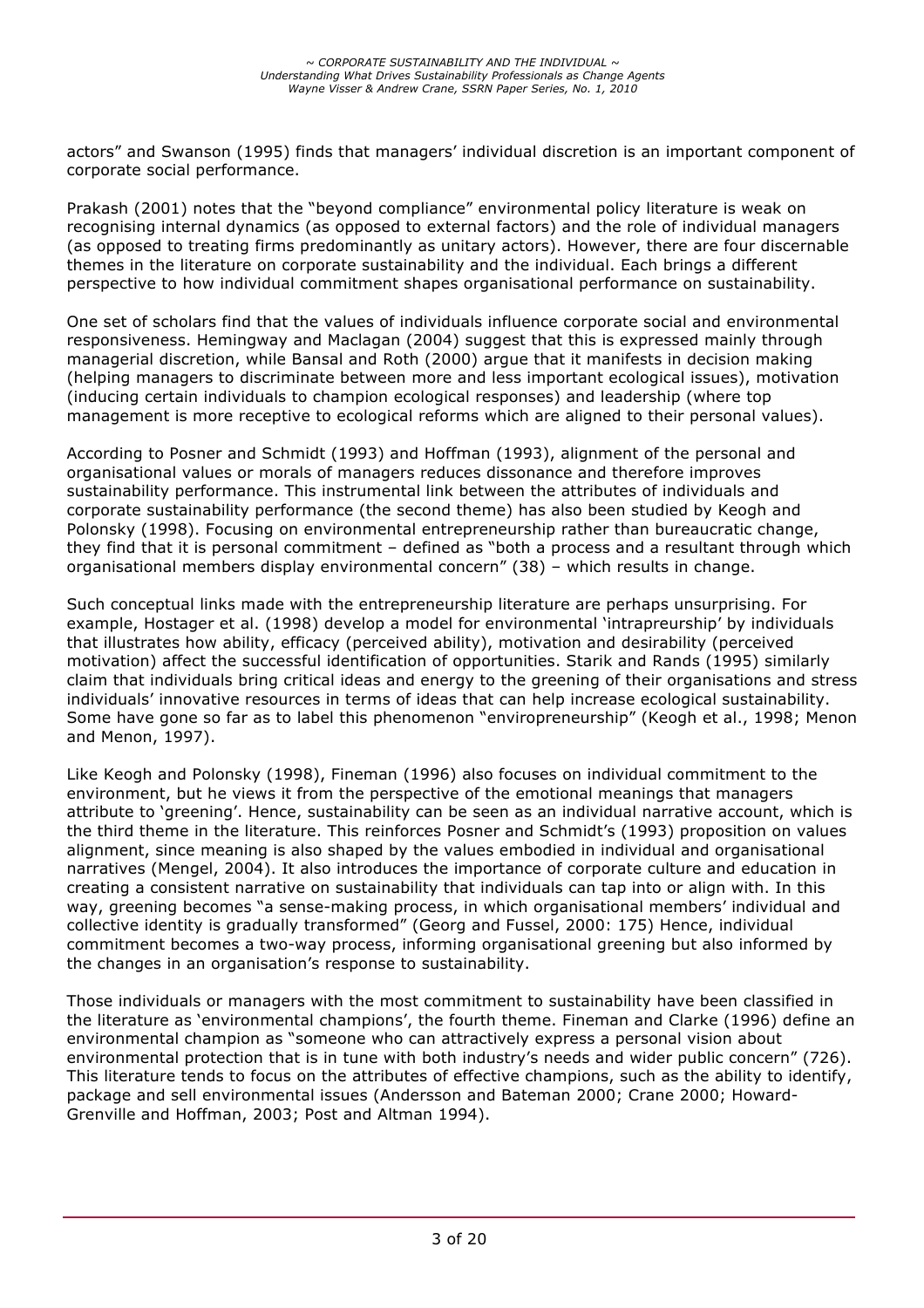Hence, from the literature we can build up a multi-faceted picture of what shapes individual commitment to sustainability. However, with the exception of the discussion on values alignment, this still does not tell us much about the motivation behind the commitment. Research to date has been fairly descriptive, rather than explanatory, suggesting an unmet need to understand the psychological drivers of individual commitment to organisational sustainability. Although psychological perspectives on sustainability more broadly have begun to emerge (Stern 1992), research on the role of the individual in corporate sustainability as yet only mnakes implicit use of psychological concepts, such as the literature on managers' value congruence (Agle and Mitchell, 1999; Hemingway et al., 2004) and emotional subtexts (Fineman, 1996). However, literature that applies psychology directly as an aid to understanding corporate sustainability and sustainability managers remains extremely limited (Sharma 2002). The research in this paper addresses this weakness by using insights from psychology (specifically existential psychology) to extend our knowledge of corporate sustainability managers as individuals.

# **Existential Psychology and the Individual**

Existential psychology, with its roots in religious and philosophical thinking, has emerged over the past fifty years or so, as a number of practising psychiatrists have made 'meaning in life' central to their psychotherapy approach. Collectively, they are regarded as belonging to the existential psychotherapy school (Patterson et al., 1996). Today, meaning in life is associated with a number of related concepts, including happiness (Ryff, 1989), life goals (Reker and Wong, 1988), life regard (Battista and Almond, 1973), life satisfaction (Tait et al., 1989), purpose in life (Crumbaugh and Maholick, 1964), self-transcendence (Frankl, 1966), sense of coherence (Antonovsky, 1979) and wellbeing (Zika and Chamberlain, 1992).

The literature on meaning in life can be characterised as 'positive scholarship', a recent strand in organisational theorising (Seligman and Csikszentmihalyi 2000, Roberts 2006, Fineman 2006). More specifically, scholarship on meaning in life falls into three broad areas: 1) Scientific studies on the clinical or therapeutic applications of existential psychotherapy; 2) Positivist research to model and quantify meaning in life and its associated variables; and 3) Interpretive literature seeking to give descriptive and normative accounts of meaning in life.

In general, each category has a different focus. The medical science research tends to be concerned with diagnosing pathologies and testing the effectiveness of associated therapeutic techniques. The positivist research typically strives to measure the level of experienced meaning in life and whether there are causal or associated factors. And the interpretive research is mostly trying to understand the qualitative experience of meaning and the contexts which shape that experience.

For the purposes of this paper, the first category (clinical applications) is of the least relevance and will not be reviewed here. Of the other two categories, the positivist research is more dominant in the literature and provides some insights into sources of meaning (e.g. Wong, 1998), while the interpretive research adds qualitative depth to our understanding of sources of meaning and crucially also discusses contexts that shape meaning in life (e.g. Yalom, 1980). By way of summary, Table 1 shows that significant overlap exists between the sources of meaning identified by three leading existential psychology theorists, Wong (1988), Frankl (1964) and Yalom (1980).

What is interesting from this review of the literatures on corporate sustainability and existential psychology is the emergence of linking themes, especially those of values and self-transcendence.

Values appear in many of the normative conceptualisations of corporate sustainability (Ehrenfeld, 2000; Welford, 1995; Wheeler et al., 2003), as well as being discussed in the context of congruence between managerial and organisational values (Bansal and Roth, 2000; Hemingway and Maclagan, 2004; Posner and Schmidt, 1993). Likewise, Yalom (1980) states that positive life meaning is related to, among other things, strong religious beliefs and self-transcendent values. Wong's (1998)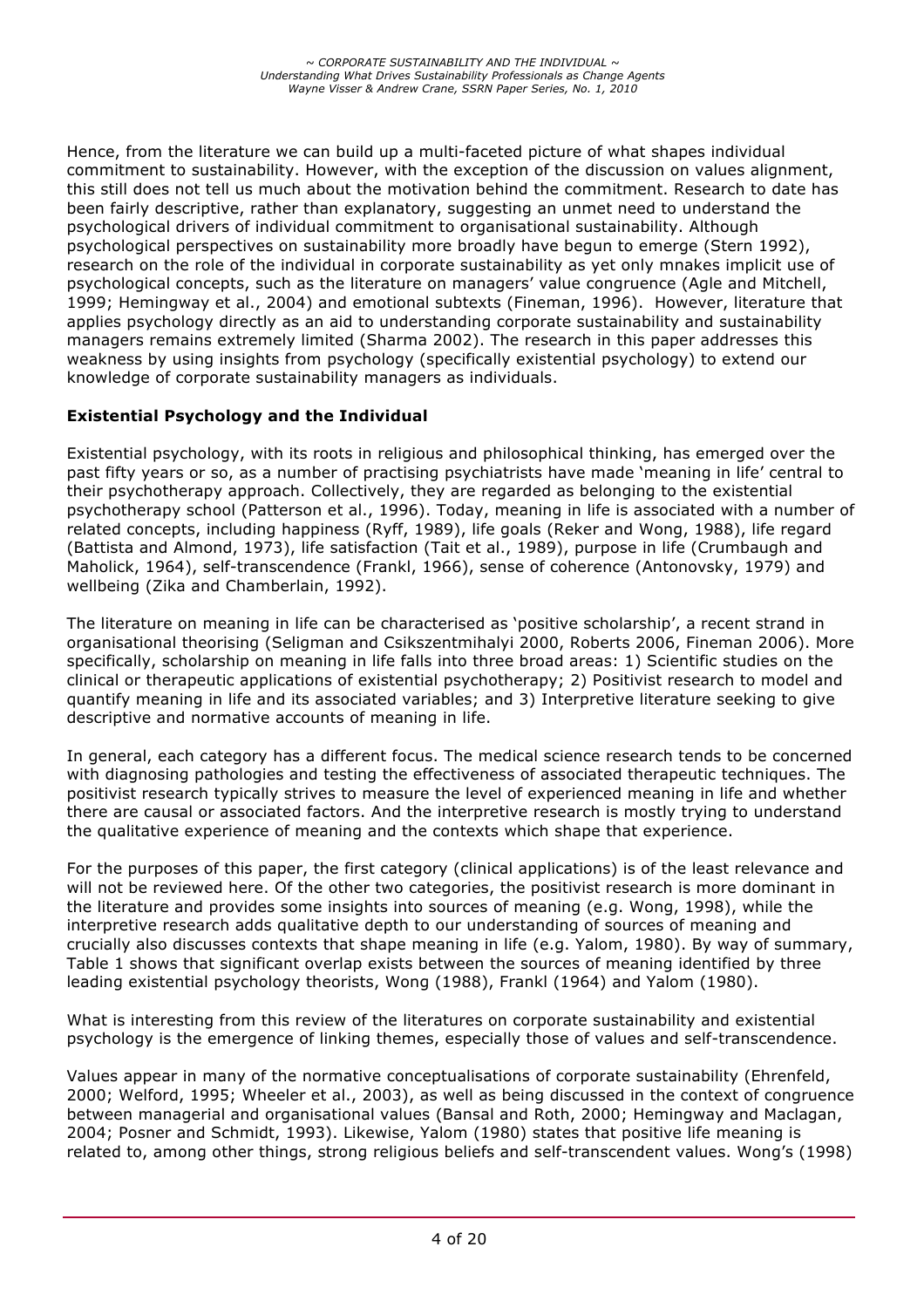research also finds that religion and values are significant sources of meaning in life, represented by statements like the following in his Personal Meaning Profile: "I believe that human life is governed by moral laws; and I seek higher values – values that transcend self-interests" (138).

| Wong                    | Frankl             | Yalom                                    |  |  |
|-------------------------|--------------------|------------------------------------------|--|--|
| Achievement             | Creative values    | Self-actualisation, Creativity, Hedonism |  |  |
| Relationships, Intimacy | Being values       | Intimate relationships                   |  |  |
| Religion                | Ultimate meaning   | Cosmic meaning                           |  |  |
| Self-transcendence      | Self-transcendence | Altruism, Devotion to a cause            |  |  |
| Fair treatment          | Attitudes          | Devotion to a cause                      |  |  |
| Self-acceptance         | Being values       | Self-actualisation                       |  |  |
|                         |                    |                                          |  |  |

|  |  |  |  | Table 1: Comparison of Theories on Sources of Meaning |
|--|--|--|--|-------------------------------------------------------|
|--|--|--|--|-------------------------------------------------------|

Source: Wong (1988), Frankl's (1964), Yalom's (1980)

Self-transcendence is also common to both literatures. For example, Wheeler et al. (2003) conclude that sustainability "is aspirational in nature, a meta-ideal, one inherently infused with societal values of justice, integrity, reverence, respect, community and mutual prosperity" (18). Frankl (1965), on the other hand, emphasises responsibility as central to the idea of deriving meaning from making a social contribution. Wong's (1998) Personal Meaning Profile includes self-transcendence statements like: "I believe I can make a difference in the world; I strive to make the world a better place; it is important that I dedicate my life to a cause; I make a significant contribution to society; and I attempt to leave behind a good and lasting legacy" (138).

These insights and linkages provide a useful platform from which to explore and understand the existential drivers of corporate sustainability managers. In particular, they set the stage for asking the following research questions: 1) Are there different types of change agents for sustainability, in terms of their existential needs? 2) What motivates and frustrates sustainability managers as change agents? and 3) How are the motivations and frustrations of sustainability managers shaped by the sources of meaning in their life and work?

# **Methodology**

In order to address these research questions, a qualitative approach was adopted, drawing partially on the narrative and life-history techniques (Jones, 1983; Marschan-Piekkari, 2004; Musson, 1998). Qualitative methods were well suited to the type of research being conducted, which was largely exploratory, involving inductive reasoning and theory building. It was also appropriate for the research objectives, which were focused on studying how meaning emerges and changes in situated organisational settings (Esterberg, 2002; Georg and Fussel, 2000). Here, we were engaged in a value-laden inquiry where we were seeking to build an intimate relationship between the researcher and what was studied (Denzin and Lincoln, 1998). Significantly, although positivist-based quantitative research has been dominant in the existential psychology field, a qualitative approach is consistent with the subjective and socially constructed epistemology adopted by several key scholars in meaning research (Frankl, 1965; Yalom, 1980) and in organizational sustainability research (Drumwright 1994; Fineman, 1996, 1997; Crane, 2000).

The life history method – which refers to "the ways in which individuals account for and theorise about their actions in the social world over time" (Musson 1998: 10) - seemed a natural choice for the type of research enquiry being undertaken. Musson (1998) notes that the life history method is particularly relevant if the research question involves understanding the motivations and influences which organisational leaders, or specific groups, bring to bear on organisations.

In order for research participants to share highly personal information about how they found meaning in their life, securing a high level of rapport, trust and credibility was critical (Miller and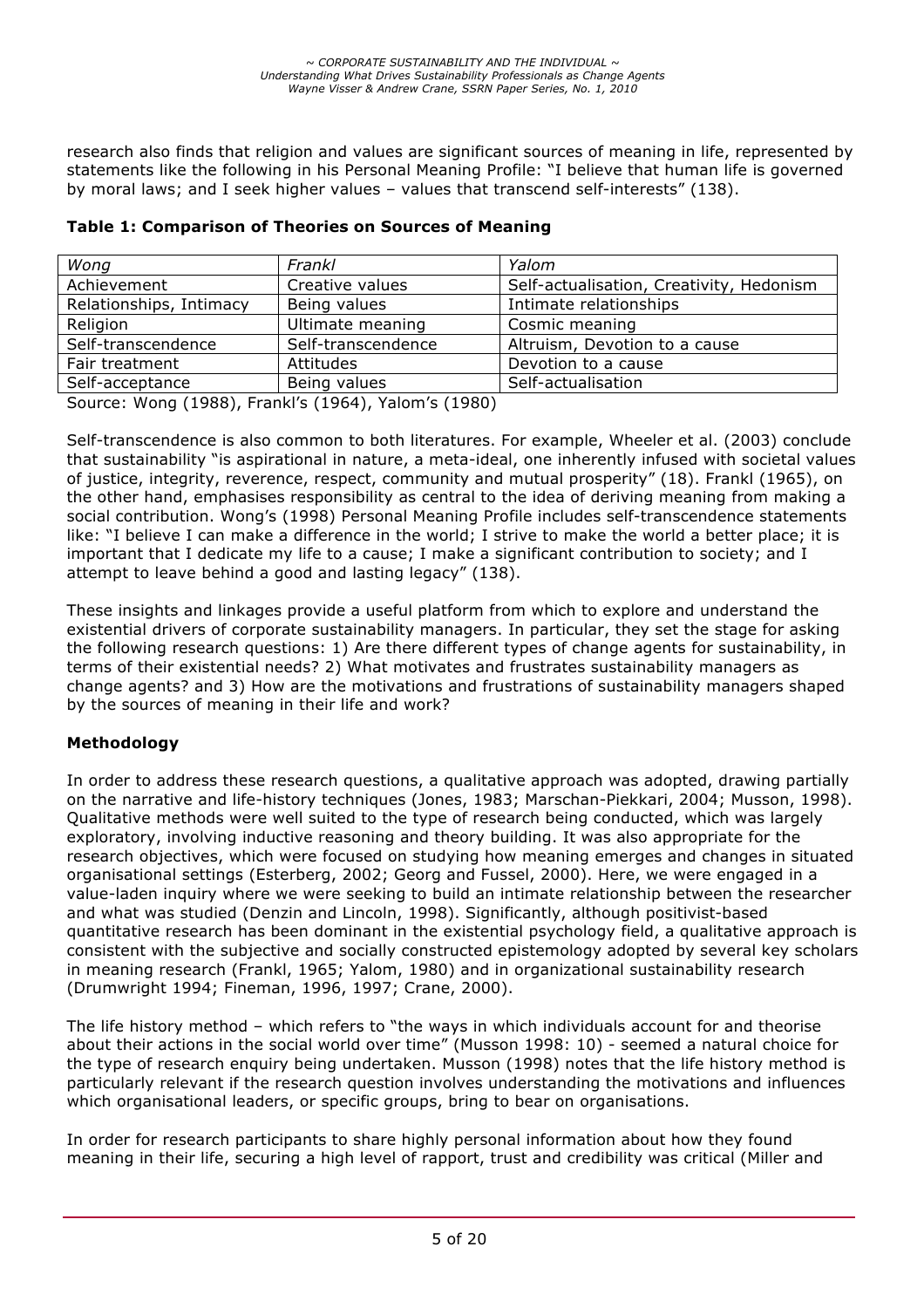Glassner, 1997; Esterberg, 2002). This shaped the decision to conduct in-depth interviews with thirty sustainability managers across a diverse set of organisational and professional contexts in South Africa, including business associations, large and small consultancies and companies from various industry sectors. The intimate approach to the interviews was consistent with the beliefs of most qualitative scholars (Easterby Smith et al., 1991; Miller and Glassner 1997) and so-called research 'romantics', who "emphasise interactivity and closeness to interviewees – seen as participants" (Alvesson 2003: 16). Similarly, Oakley (1998) suggests that attempting to preserve the distance and hierarchy between interviewer and interviewee makes for poor interviews, since researchers cannot expect intimacy if they are not willing to reciprocate.

The sample included sustainability managers from corporations (19), consultancies (9) and nonprofit organisations (2). There was a good spread of seniority, from executive directors (6) and senior managers (12) to middle managers (7), junior managers (9) and consultants (2). There was also a good range of working experience, with respondents having worked on average for 18.5 years (minimum 5 years, maximum 38 years) for an average of 2 organisations (minimum 1, maximum 6). Their average working time in the sustainability field was 8.5 years (minimum 1.5 years, maximum 20 years). The majority of the managers described their roles in terms of sustainability (20) or sustainable development and environment (18), although other labels such as corporate governance, occupational health and safety, social responsibility, social investment, public relations, business ethics, corporate affairs and public relations were also used.

Data gathering occurred in three phases. In the first phase, a pilot interview was conducted, resulting in the original unstructured interview approach being modified to a semi-structured format for the second phase, as well as the introduction of two psychometric meaning in life questionnaires as an orientation technique. Both of these changes were because the pilot interview revealed that participants may have had difficulty understanding what the interviewer meant by 'meaning in life' and might struggle to keep the discussion focused on the topic.

The second phase involved conducting thirty in-depth interviews of up to one hour with sustainability managers from nineteen organisations in South Africa, guided by a number of thematic questions on personal meaning and corporate sustainability. The incorporation of of two psychometric tests or diagnostic questionnaires – the Purpose in Life Test and the Personal Meaning Profile – was not to obtain quantitative data for statistical analysis, but rather to introduce participants to the way in which some existential psychologists discuss meaning in life, as well as to stimulate reflection on how meaning applied to their own life. Participants were free to question, criticise and discuss the questionnaires in the interview.

In the third phase of data gathering, second interviews were conducted with twelve of the original thirty participants from Phase 2. The purpose of the third phase was to present the initial findings, including the meaning framework which was developed out of Phase 2, in order to obtain feedback and add more depth to the data. These interviews were then used to refine the analysis and revise the framework.

The interviews were transcribed and analysed, adopting the qualitative approach to talk as data (Musson, 1998). The interview content was coded using an inductive approach, i.e. there was no pre-determined structure imposed on the data or preconceived categorical coding, but rather themes were allowed to emerge from reading of the transcripts (Easterby Smith et al., 1991; Silverman, 2000).

This resulted in the identification of 72 themes, which were then grouped into eight sources of meaning, eight contexts shaping meaning and four types of sustainability manager. These were presented to participants in the Phase 3 interviews for their critical comment, resulting in a revised framework, comprising six sources and four contexts of meaning, with the typology remaining unchanged. This remainder of this paper focuses on presenting the typology.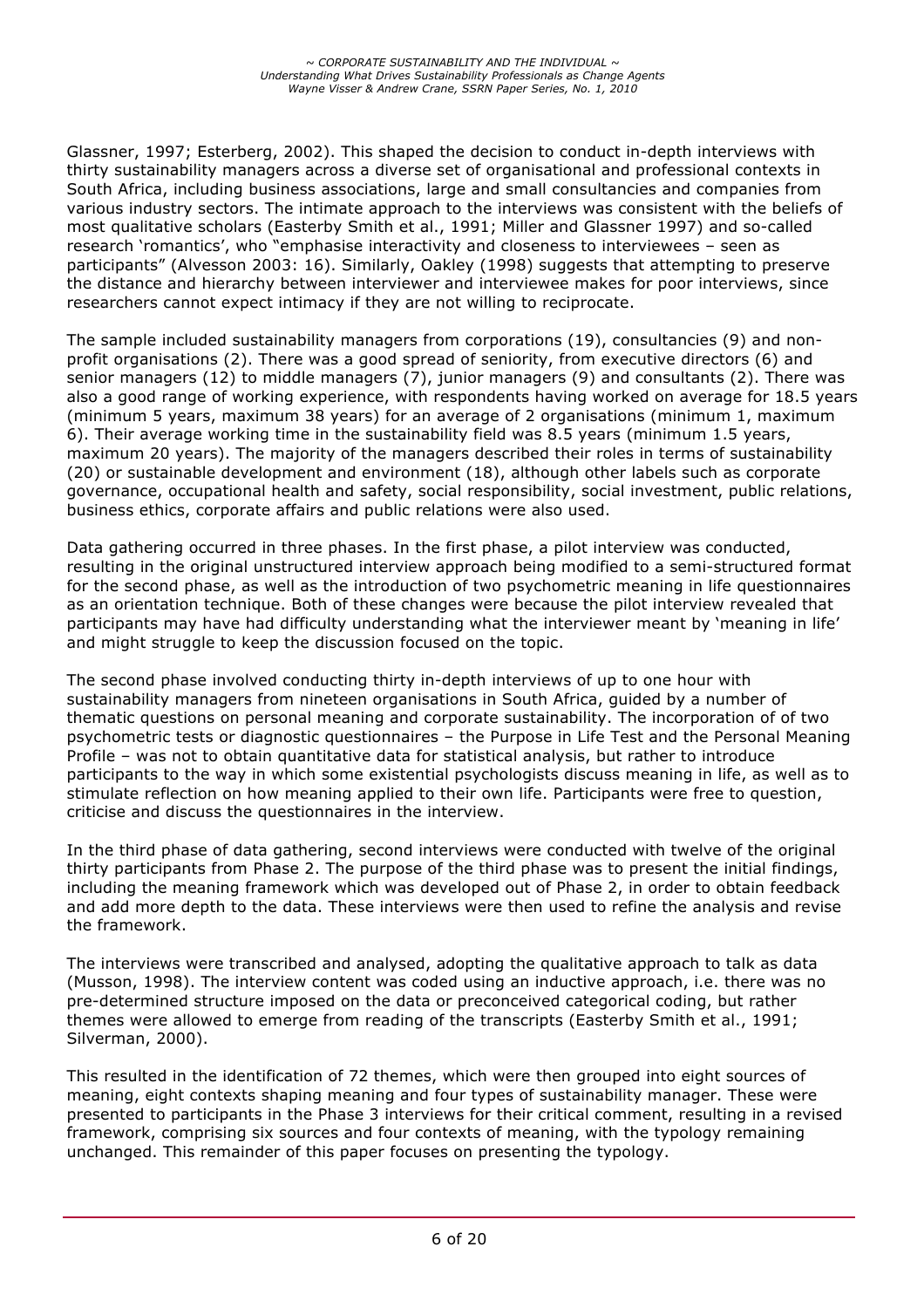# **Findings**

Four fairly distinctive types of sustainability manager emerged, in terms of their meaning-driven role as change agents. A type is essentially a collection of attributes associated with sources of life satisfaction. Each type – the Expert, Facilitator, Catalyst and Activist – represents a relative constellation of meaning or centre of gravity for meaning in the sustainability managers' work, i.e. the mode of operating in which they felt most comfortable, fulfilled or satisfied. Figure 1 visually represents the idea that people derive meaning from a variety of sources by showing the types as boxes in four quadrants. The relative size of the shaded boxes simply indicates how much meaning the individual derives from each type. Hence, in the case depicted in Figure 1, the individual is perfectly balanced.





The typology is a composite in the sense that each type is an amalgam of characteristics that have been grouped and generalised. Hence, although we might expect to find individuals with a number of the defining characteristics of a given type, it is unlikely that anyone will embody all the features of any one type. The typology is also non-exclusive, in that individuals are likely to obtain their meaning from sources relating to more than one type, rather than exclusively one or another. This is consistent with all the major existential psychology theories (Frankl 1964, Yalom 1980, Wong 1998). What identifies someone as a particular type, therefore, is the relative weight of emphasis, or the strength of attraction associated with one constellation of meaning over another.

Table 2 on the next page introduces the comparative features of the four types, each of which is the described and illustrated in more detail in the sections to follow.

# *Expert*

The first type of sustainability manager is the Expert, visually represented in Figure 2 (note that for all types, the relative weights of the other three quadrants are arbitrarily depicted and can vary in any direction). Experts find their motivation though engaging with projects or systems, giving expert input, focusing on technical excellence, seeking uniqueness through specialisation, and deriving pride from their problem solving abilities.

To illustrate, one Expert-type sustainability manager explained: "There were a couple of projects that I did find very exciting … It was very exciting to get all the bits and pieces in place, then commission them and see them starting to work." Another said: "I usually get that sense of meaning in work when I've finished a product, say like an Environmental Report and you see, I've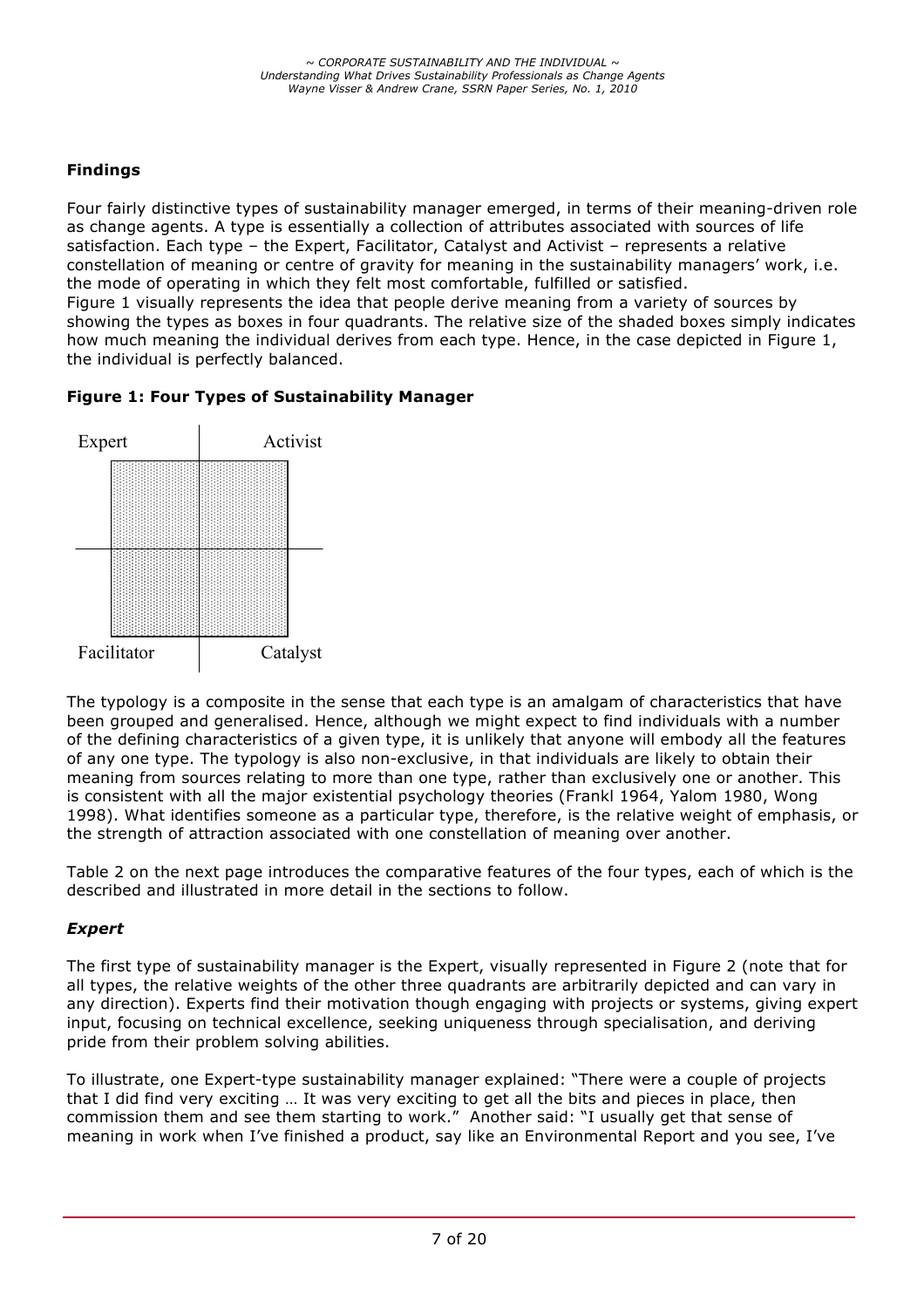really put in a lot and here it is. Or you have had a series of community consultations and you now have the results."

|                                   | <b>Types</b>                              |                                              |                                                    |                                                     |  |  |
|-----------------------------------|-------------------------------------------|----------------------------------------------|----------------------------------------------------|-----------------------------------------------------|--|--|
|                                   | Expert                                    | Facilitator                                  | Catalyst                                           | Activist                                            |  |  |
| Primary<br>source of<br>meaning   | Specialist<br>input                       | People<br>empowerment                        | Strategic input                                    | Societal contribution                               |  |  |
| Level of<br>concern               | Individual                                | Group or team                                | Organisation                                       | Society                                             |  |  |
| Source of<br>work<br>satisfaction | Personal<br>development,<br>quality input | Staff development,<br>effective facilitation | Organisational<br>development,<br>strategic change | Community<br>development, social<br>change          |  |  |
| <b>Skills</b>                     | Technical,<br>process                     | Managerial,<br>facilitation                  | Visionary,<br>political                            | Collaborative,<br>Questioning                       |  |  |
| Knowledge                         | <b>Specialist</b>                         | Generalist                                   | Key players,<br>future trends                      | Community or macro<br>needs                         |  |  |
| Legacy                            | Successful<br>work projects               | Staff or team's<br>achievements              | Organisation or<br>industry<br>transformation      | Sustainable<br>environment and<br>equitable society |  |  |

#### **Table 2: Summary Features of the Four Types of Sustainability Managers**

Hence, the Expert typically derives satisfaction from developing and offering specialist input. This source of meaning echoes Frankl's (1965) notion of work serving as a way for individuals to formulate their unique contribution in relation to society. For example, one participant believed his work fulfilled a specific need in the market, saying: "I actually found a niche so to say as an environmental scientist."

The sense of fulfilment from being able to give specialist input as a sustainability manager often manifests through the achievement of specific tasks or completing projects (Wong 1998). Underlying this seems to be a motivating concern with quality improvements in processes or products. For example, one sustainability manager explained: "If I look at the products we have, the feedstocks, [I think] how can we improve this thing to become cleaner, more efficient? I like it when something works well, it's optimal and it has an inherent quality in it."

# **Figure 2: Prototypical Expert Type Sustainability Manager**

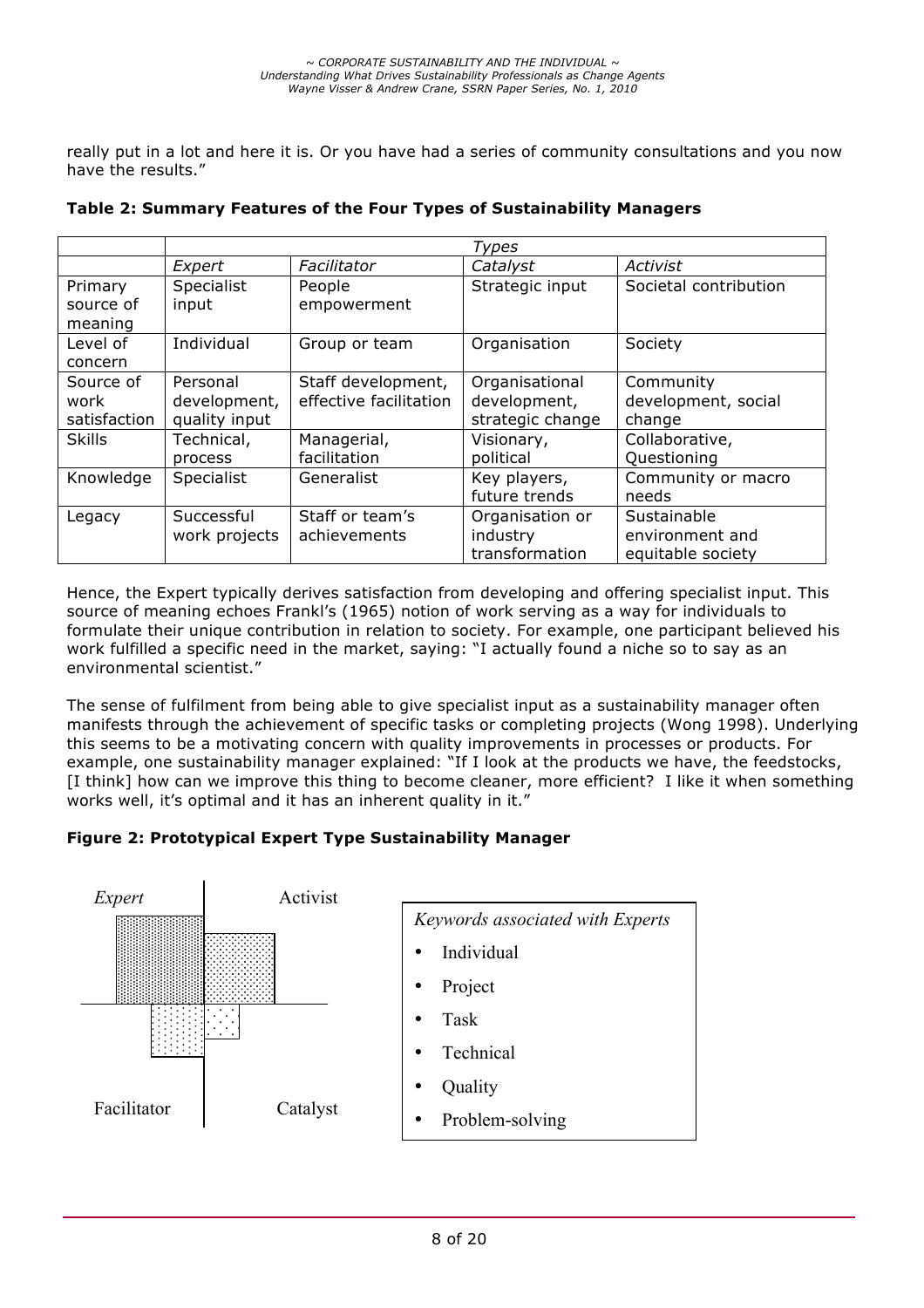Frustrations for experts arise when their expertise is not appreciated or their advice not heeded. One sustainability manager commented that: "You feel frustrated when you think out of the box and you want to implement something new – like we want to implement a software system to help us on the management side of an EMS [environmental management system] and you can come up to a brick wall … That puts a big boulder in the way and sometimes, you say, 'But you know: is it worth it?'"

# *Facilitator*

The second type of sustainability manager is the Facilitator, depicted visually in Figure 3 (once again, the relative weights of the other three quadrants can vary). Common themes among Facilitators are the derivation of motivation from transferring knowledge and skills, focusing on people development, creating opportunities for staff, changing the attitudes or perceptions of individuals, and paying attention to team building.



**Figure 3: Prototypical Facilitator Type Sustainability Manager**

For example, one Facilitator-type sustainability manager said: "If you enjoy working with people, this is a sort of functional role that you have direct interaction, you can see people being empowered, having increased knowledge, and you can see what that eventually leads to." Another explained: "The part of my work that I've enjoyed most is training, where I get the opportunity to work with a group of people – to interact with people at a very personal level. You can see how things start to get clear for them, in terms of understanding issues and how that applies to what they do."

Hence, Facilitators typically derive meaning in sustainability work from empowering other people. People empowerment draws on relationships as source of meaning (Wong 1998) and could also be seen as a form of altruism or self-transcendence (Yalom 1980). This aspect of self-transcendence is particularly clear in the way one sustainability manager of a large mining company reflected on his achievements: "It's hardly the individual successes along the way professionally that really mean much to one except the difference one has made to people's careers, people's lives and to developing people. It seems that's much more of a lasting type of fulfilment."

In addition to their team leadership roles, some Facilitators relish group learning contexts. One sustainability consultant talked about "getting people to think through things differently … It's the teaching and the enlightenment. … seeing people come in with one set of views and leaving with different set of views. And you think, 'That has been important'."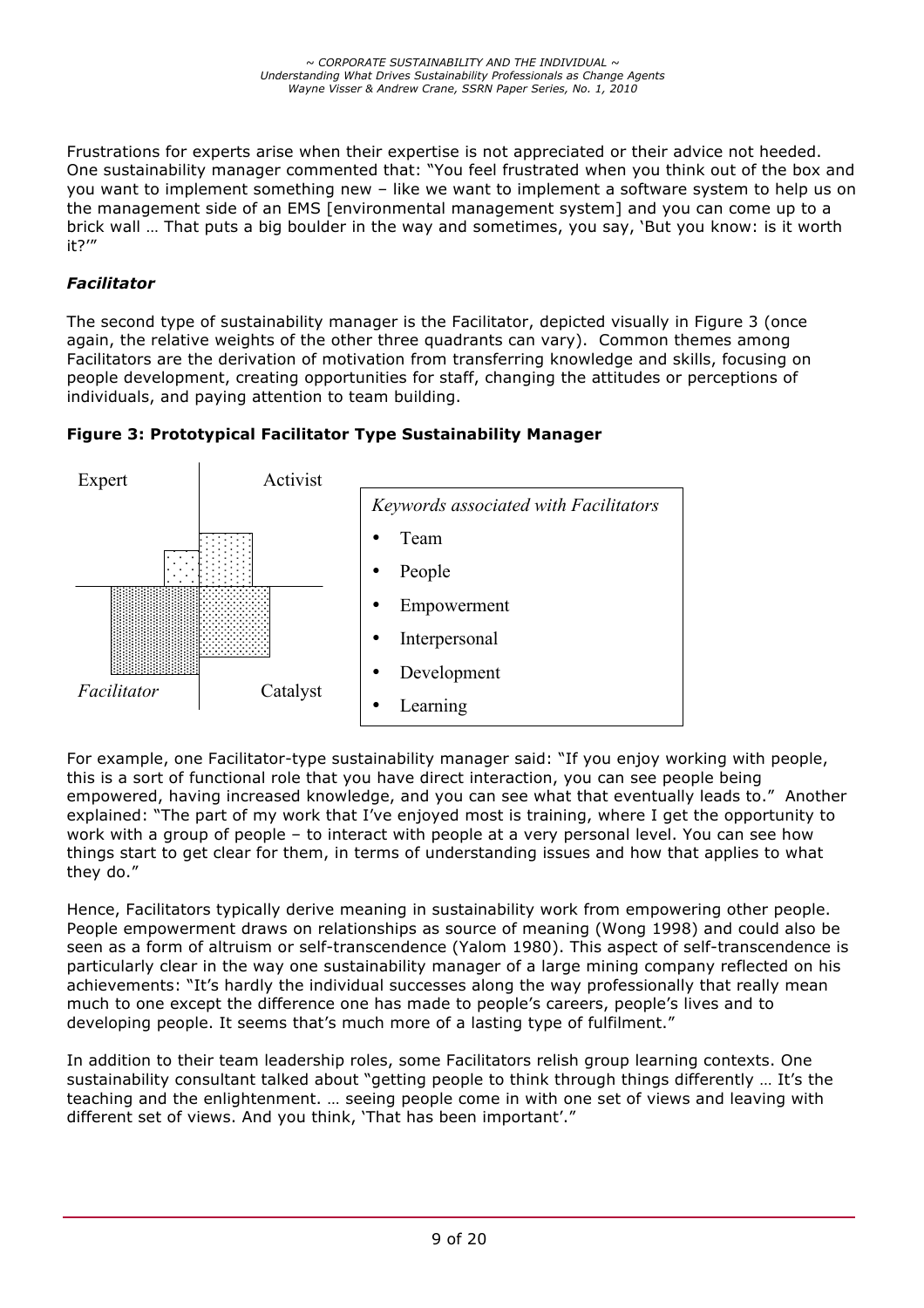Typically, then, Facilitators are more sensitive to interpersonal dynamics and this can also lead to frustration. A manager of a large business ethics consultancy recounted: "When people let you down, it's always sobering [or] when someone is dishonest with you, or is really just so negligent that they let the whole team down." Another pointed to interpersonal conflicts in the workplace as a frustration: "It demoralises people [and] it becomes very tight and difficult".

# *Catalyst*

The third type of sustainability manager is the Catalyst, visually represented in Figure 4. For Catalysts, motivation is associated with initiating change, giving strategic direction, influencing leadership, tracking organisational performance, and having a big-picture perspective.

**Figure 4: Prototypical Catalyst Type Sustainability Manager**



For instance, one Catalyst-type sustainability manager involved in safety, health and environmental corporate policy claimed: "The type of work that I'm doing is … giving direction in terms of where the company is going. So it can become almost a life purpose to try and steer the company in a direction that you believe personally is right as well." Another suggested: "I like getting things changed. My time is spent trying to influence people. The real interesting thing is to try and get managing directors, plant managers, business leaders, and sales guys to think differently and to change what they do."

Being a Catalyst, therefore, draws on elements of dedication to a cause and creative values as sources of meaning (Frankl, 1964; Yalom 1980). It also links strongly with the literature on social and environmental champions (Stubbs and Walley, 1999), especially descriptions of their ability to identify, package and sell sustainability ideas (Andersson and Bateman, 2000) and their reliance on being able to influence top management (Post and Altman, 1994). One sustainability manager, who spent many years leading a business association, reflected that "the most rewarding part of it has been seeing the progression in companies … in terms of creativity around addressing social and environmental problems." Another, who headed the safety, health and environmental department of a major company, saw his most rewarding task as "identifying all these values which I consider important and then building it into a strategic focus area".

Other sustainability managers emphasised the satisfaction to be derived from influencing the company's leadership. Referring to one case where he had to persuade the CEO to invest substantially in tackling HIV/AIDS among migrant workers, one manager recounted that it was "satisfaction not just in terms of me getting something, but the sort of tangible commitment from the executives saying 'we are going to do business differently … this actually makes business sense, this is part of our values, this is what we are about'."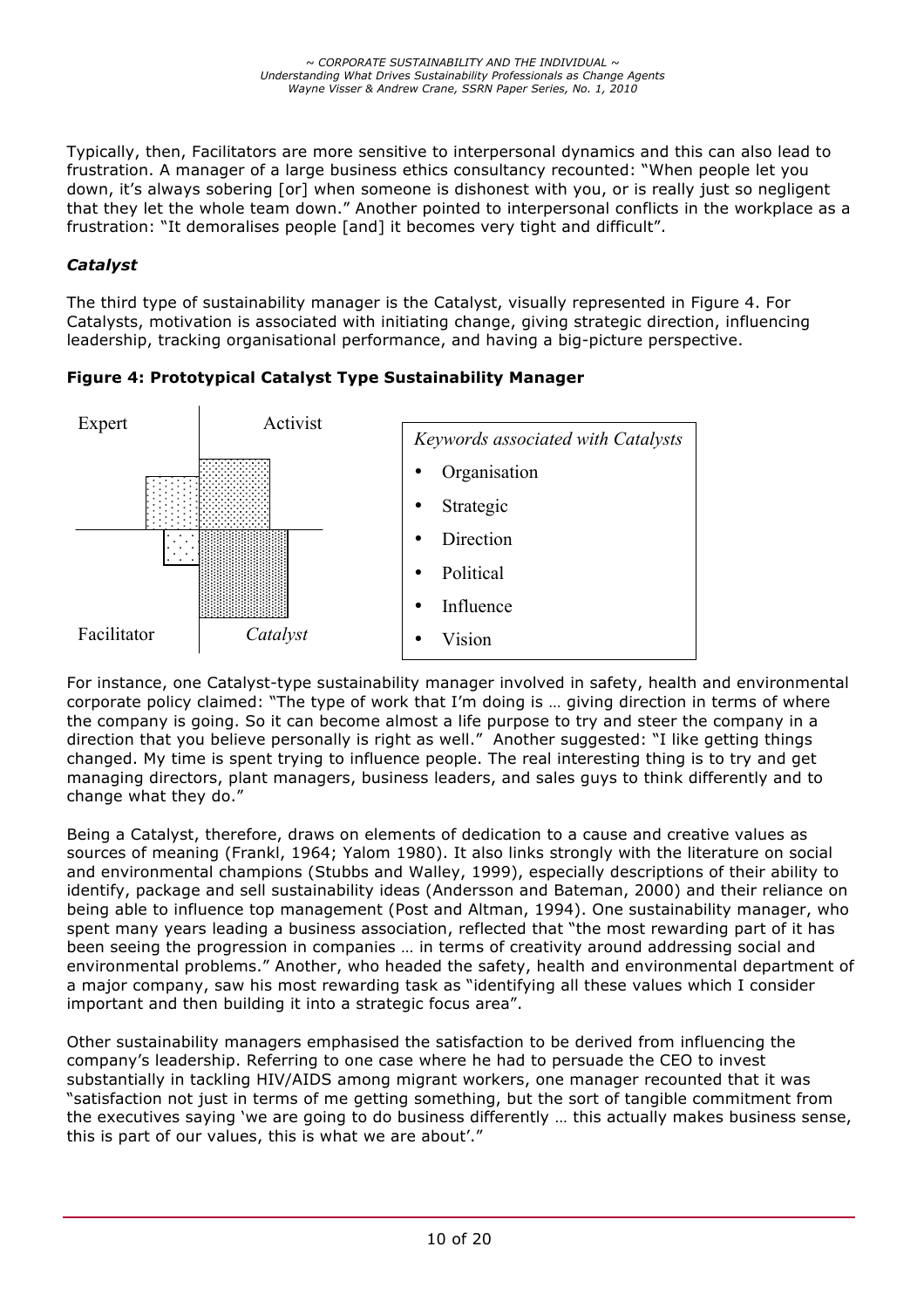Frustrations for Catalysts are typically related, as one put it, to "the speed at which I would like to move [rather] than total conflict". Whilst trying to be a change agent, they often find that "you think that you've got messages across and then find that it just hasn't happened, or it's died a death in the cascading process." For one sustainability manager, the frustration was so acute that he confessed that "it's time to jump ship and actually drive something where you leave a legacy behind."

# *Activist*

The fourth type of sustainability manager is the Activist, represented visually in Figure 5. For Activists, motivation comes from being aware of broader social and environmental issues, feeling part of the community, making a contribution to poverty eradication, fighting for a just cause, and leaving a legacy of improved conditions in society.





One Activist-type sustainability manager said: "It's also about the issue of being poor. It actually touches you. You see these people have been living in appalling conditions, the shacks, the drinking water is so dirty, or there's no running water at all, you see those kind of things, it hits you, and you think: 'What can you do?'" Another suggested: "I think my purpose here is to help others in some way and leave a legacy for my kids to follow. I could leave a legacy behind where I actually set up a school - a kids' school, or a campus for disadvantaged people - taking street kids out and doing something, building homes for single parents."

Typically, therefore, Activists derive meaning from their perceived role in improving the lot of others at a broad societal level. There is a strong link here between corporate sustainability and existential psychology theory in terms of self-transcendence. For example, Yalom (1980) talks about the life satisfaction people derive from "leaving the world a better place to live in, serving others, [and] participation in charity (the greatest virtue of all)" (431). Similarly, Phillips (1979) claims that many people "look for new meaning potentials in work that benefit his co-workers, minority groups he identifies with and causes he considers worth supporting" (316).

One sustainability manager in our study cited a particular case where he had investigated worker abuse in Mauritius, which resulted in the working conditions being improved for over five thousand workers. He recounted: "That gave me satisfaction … I can go back to a workplace and people say, 'Since you've been here there's been a change, we're now treated like human beings, we actually now get rewarded for the work we do, our working environment it's much better, there's fresh air and there's life, we actually enjoy it, we feel happy to come to work', and for me that's a big difference." Another manager also gave a specific example, in this case involving philanthropy: "As we speak," he said, "we're in the middle of a massive program where as an organisation we're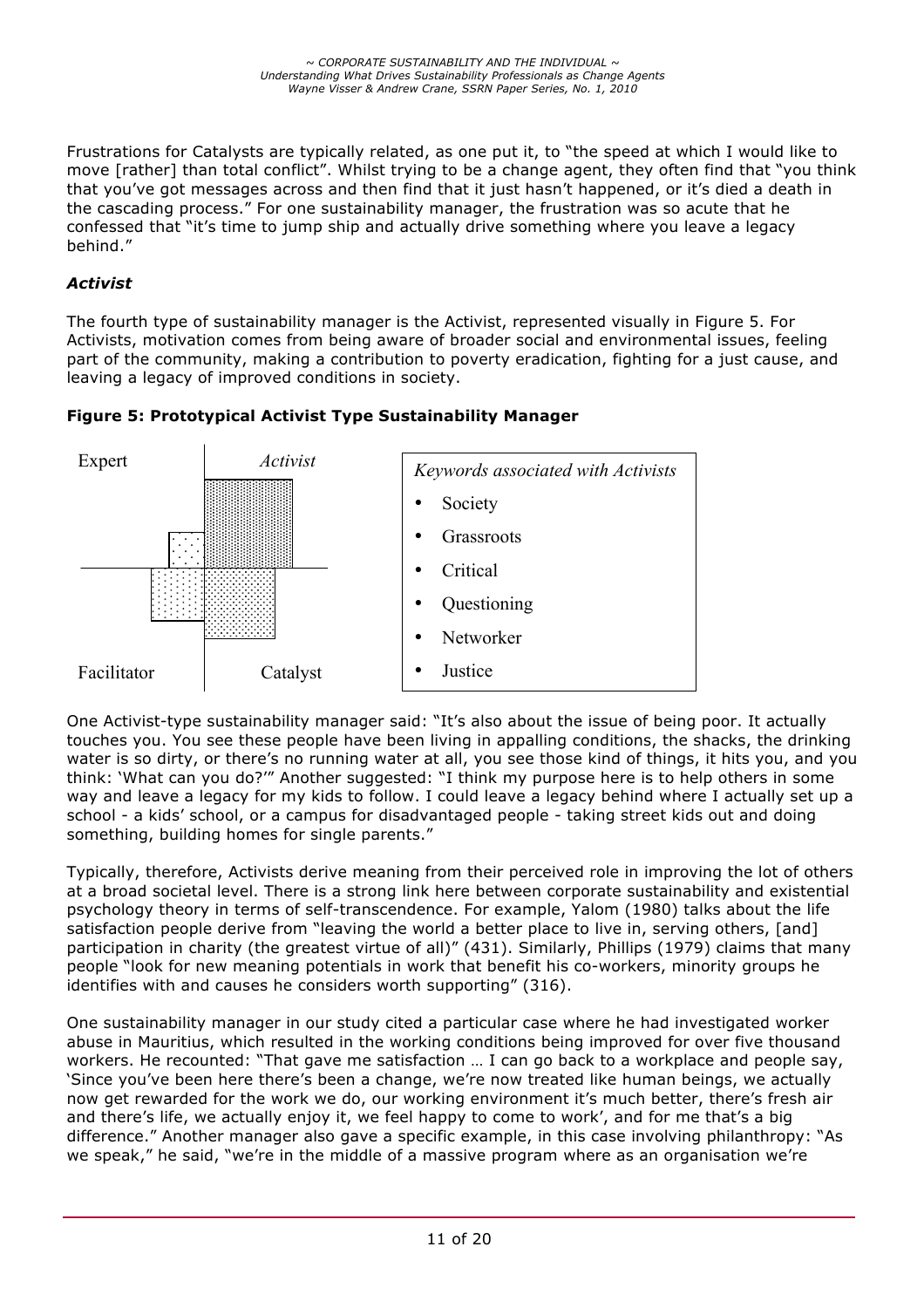rolling out six billion tablets to wipe out this lymphatic fibrosis in Africa. … Definitely you feel like, wow, we're making a difference, we're not just pumping out toothpaste." Another colleague noted: "You can always go home and say, 'Look, I made a difference today' – and that's the beautiful thing."

Frustrations for Activists often seem to be around the limits of their power to effect change, as compared to the scale and urgency of the problems. Or they feel that the impact of their sustainability work is too indirect to give a feeling of satisfaction. As one sustainability manager said, "often it's not something that we get a chance to see, or see the end product of." In some cases, there is also a sense of conflict between sustainability ideals – one person characterised themselves as "a messenger of the community" - and the organisation's response.

#### *Dynamics in the sources and contexts of meaning*

In the same way as sources meaning in life can vary over the life cycle or other changing circumstances (Yalom 1980), there is ample evidence from our data to suggest that sustainability managers' default types can change as well. For some (but not all) participants, this was shaped by their changing work roles. Hence, there is a suggestion that either people are naturally attracted to roles that fit with their types, or that their roles shape the meaning they derive as certain types, or perhaps both.

One sustainability manager also pointed out that freedom to align with one's natural type may vary over the career cycle: "One of the things that you have to bear in mind is how much individual flexibility you get in working environments. I think at an earlier stage in someone's career, no matter what their typology might be, they don't necessarily yet have the luxury of finding themselves in the position that gives expression to their preference." This adds some nuance to Swanson's (1995) argument that individual commitment is derived from managerial discretion towards social performance, in that discretion (and hence commitment) needs to be viewed in a temporal context.

Another influence that emerged was the organisational context. For example, one sustainability consultant, a self-declared Activist, observed that the "organisation dynamics of corporates require conformism to the organisational culture, which to a large degree requires maintenance of the status quo … this makes it difficult for Activists." This recalls some of the literature cited earlier on narrative accounts of sustainability and the importance of being in alignment with the dominant corporate narrative (Fineman 1996).

Some participants also related to the typology as an ideal or aspirational state. Hence, participants may internalise the expectations of their formal job role and translate this into a meaning type, or they may simply wish that they embodied more of the traits of a particular type. This may also be influenced by the aspirational nature of sustainability itself (Wheeler et al. 2003).

#### **Theoretical and Practical Implications**

We identified at the outset of this paper that the literature on corporate sustainability had paid little attention to date to the individual level. However, our findings clearly find resonance in the broader management, sustainability and psychology literatures. For example, the Catalyst draws on a strategic role (Mintzberg et al., 1995) and applies it to sustainability through forms of change management (Post and Altman, 1994). The Facilitator finds echoes in the servant leadership literature (Greenleaf et al., 2002). The Activist is probably best described in the work on social and environmental entrepreneurship (Donald and Goldsby, 2004; Pastakia, 1998) and there are glimpses of the Expert in much of the more technical scholarship on environmental and quality management (Isenberg, 1997).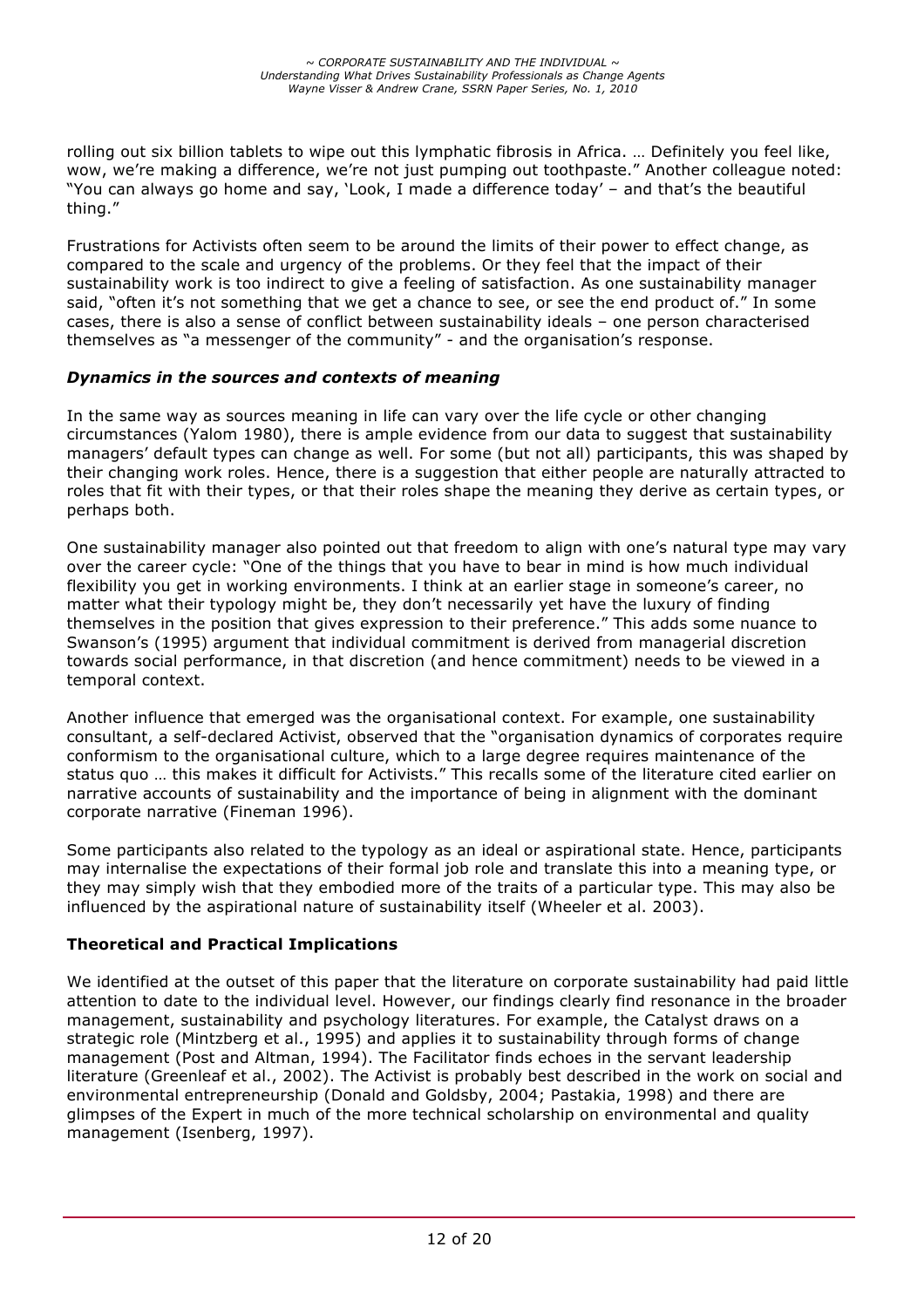Similarly, building on Stern's (1992) more general work in applied psychology, the application of existential psychology to corporate sustainability managers has proved fruitful. In particular, our research contributes evidence to support most theoretical sources of meaning in the sustainability context. However, the findings also suggest scope for improving current existential psychology models. In particular, change agency as a source of meaning, which was strongly in evidence in our data, is almost completely absent from existing theories of meaning in life. Further research in other professional contexts could usefully explore and confirm the validity of this additional dimension.

More specifically, however, the research findings enrich the current literature on corporate sustainability and the individual through our application of the existential psychology concept of meaning in life. In terms of the first theme in the literature identified earlier – the importance of congruence of manager/employee values with organisational values (e.g. Fryxell & Lo, 2003; Hemingway & Maclagan, 2004; Van Marrewijk & Werre, 2002) – our findings confirmed such a relationship across all types of sustainability manager, showing that some are inspired by the perceived alignment between sustainability values (Welford 1995) and religious faith or personal beliefs (Frankl 1964; Yalom 1980; Wong 1998), while others are frustrated in their work by the apparent contradiction between sustainability ideals and more narrow organisational goals. However, an important contribution of our work here is the recognition that whilst sustainability managers will be seeking a confluence of values with their organizations, such managers are not homogenous in terms of their sources of meaning. Experts find satisfaction from 'doing' and achievement, Facilitators focus on relationships, Catalysts on creative values and dedication to a cause, and Activists tap into their altruistic need to make a social contribution (Frankl, 1964; Yalom, 1980; Wong, 1998). Congruence needs to be understood in terms of role as well as organizational context.

In terms of the instrumental association between individual concern, knowledge and commitment and corporate social and environmental responsiveness (Bansal & Roth, 2000; Keogh & Polonsky, 1998) – the second theme in the literature – our evidence suggests some important influences on individual commitment. That is, commitment is shaped by an individual's sources of meaning. Therefore, in order to fully understand the relationship between commitment and sustainability performance we need to identify which constellations of meaning are driving individual commitment, and in which role and organizational contexts this commitment will therefore translate into improved performance.

The third theme, narrative accounts by sustainability managers of corporate greening (e.g. Fineman, 1997; Crane 2000; Georg & Fussel, 2000), typically focuses on the need to embed sustainability initiatives into organizational narratives oriented around the business case. Our evidence, however, suggests that the *personal* sense making narratives of managers are far richer and heterogeneous than these *organizational* narratives. These include narratives of professional accomplishment (Expert), team development (Facilitator), organizational transformation (Catalyst) and social change (Activist). One implication of this is that emphasising the positive association between sustainability performance and financial performance (e.g. Holliday et al., 2002; Sustainability, 2001; WBCSD, 2002), may not be sufficient to motivate sustainability managers. A second is that theories of organizational sustainability narrative may benefit from attention to deeper-level personal narratives, insofar as the latter provide critical insight into the obfuscations, diversions and psychological work involved in managers' constructions of organizational narratives.

The role of sustainability managers as champions, entrepreneurs or agents of change in their organisations (e.g. Andersson & Bateman, 2000; Prakash, 2001; Walley & Stubbs, 1999), the final theme alluded to in our review of the literature, is also addressed by our research. Our findings confirmed the importance of this role, but suggest that different types of sustainability manager represent different modes of change agency. For example, the Expert thrives when s/he can have an impact on sustainability projects or organisational systems and Facilitators when they can see sustainability team members or trainees change. Crucially, our findings also demonstrate that the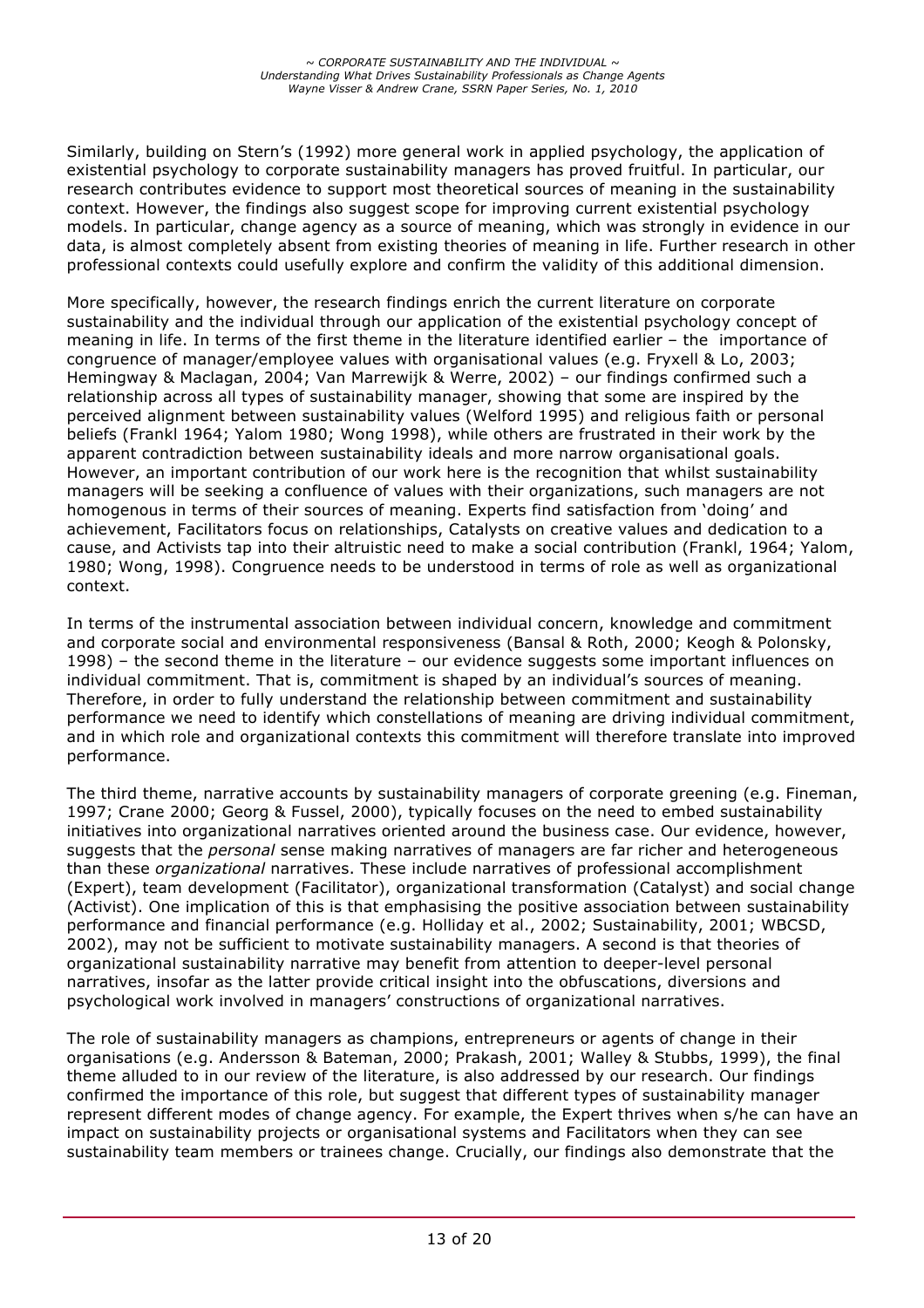psychological drivers of such change agents vary, and that these drivers in turn may vary over time and context. The change agent 'toolbox' that has been identified in the literature may therefore need to be revisited to explore how particular tools and strategies may be more appropriate for particular change agents who are seeking to derive particular types of meaning from their actions.

Turning to more practical implications, we would suggest that the representation of the findings as a typology of meaning creates a useful management tool, demonstrating various of Bailey's (1994) advantages of typologies – it is descriptive, reduces complexity and allows for the identification of similarities and differences. More specifically, it suggests the potential for sustainability managers to improve their individual and team effectiveness and for human resource managers and organisational leaders to benefit from a better understanding of the motivational elements of sustainability managers' sources of meaning.

To date, the sustainability management role has been portrayed fairly one-dimensionally (Vick, 2001). However, the research shows that not all sustainability managers derive satisfaction from the same things and individuals display a natural predisposition for certain role types. If individuals can match their sustainability manager roles with their meaning type, it is likely that job satisfaction, commitment, motivation and productivity will improve (Brown, 2002). For example, if a Facilitatortype sustainability manager is given substantial team management and employee coaching responsibilities, they are more likely to perform well than if they are designated technical tasks on a systems-oriented project (Ramus and Steger, 2000). Likewise, Catalysts have a very particular set of needs around change agency, which will benefit corporate sustainability management if they are recognised and accommodated (Ginsberg et al., 1991).

An insight into the meaning types of sustainability managers can also improve sustainability team performance. The management literature recognises the importance of high performance teams (Balkundi and Harrison, 2006) and especially the positive impact of team diversity (Dahlin et al., 2005). Mathieu and Schultze (2006) point out that "team members' ability and/or knowledge have been shown to play an important role in team performance" (609). Similarly, Taylor and Greve (2006) conclude that in innovative teams "the more diverse the information and knowledge that are applied, the more novel is the output" (723). The same should apply to sustainability groups, such as sustainability departments, business units in large corporations or consultancy teams. The research suggests that each different type of sustainability manager is likely to bring a different set of complementary skills and knowledge. Hence, the head of sustainability for an organisation may consciously seek to balance sustainability manager types represented in the team.

Another way to think about team performance is to match the roles, skills and knowledge of individual team members to the tasks that are a priority for the sustainability department. This heeds Mathieu and Schultze's (2006) conclusion that "task-related knowledge levels are likely to be even more important to teams" (609). Hence, if the team has to deal a lot with operations, Experts may bring more credibility to the sustainability function, whereas a corporate policy advisory unit may have more need for Catalysts.

At the level of personnel management, as corporate sustainability becomes an ever more significant career path (Environmental Careers Organization, 2004), human resource departments of large companies are likely to increasingly be involved in efforts to recruit and retain sustainability managers. The literature is beginning to explore the role of existential issues in career decision making (Cohen, 2003), especially as it relates to spirituality (Lips-Wiersma, 2002), but to date, there has been little attention applied to the corporate sustainability context (Egri and Hornal, 2002). In order to address this, our typology could serve as the basis for a psychometric diagnostic like Myers-Briggs (Myers, 1962). The benefits of such an application – especially as a tool in leadership, team building and organisational development – are well documented in the industrial psychology literature (Gardner & Martinko, 1996), as are its limitations (Pittenger, 2005).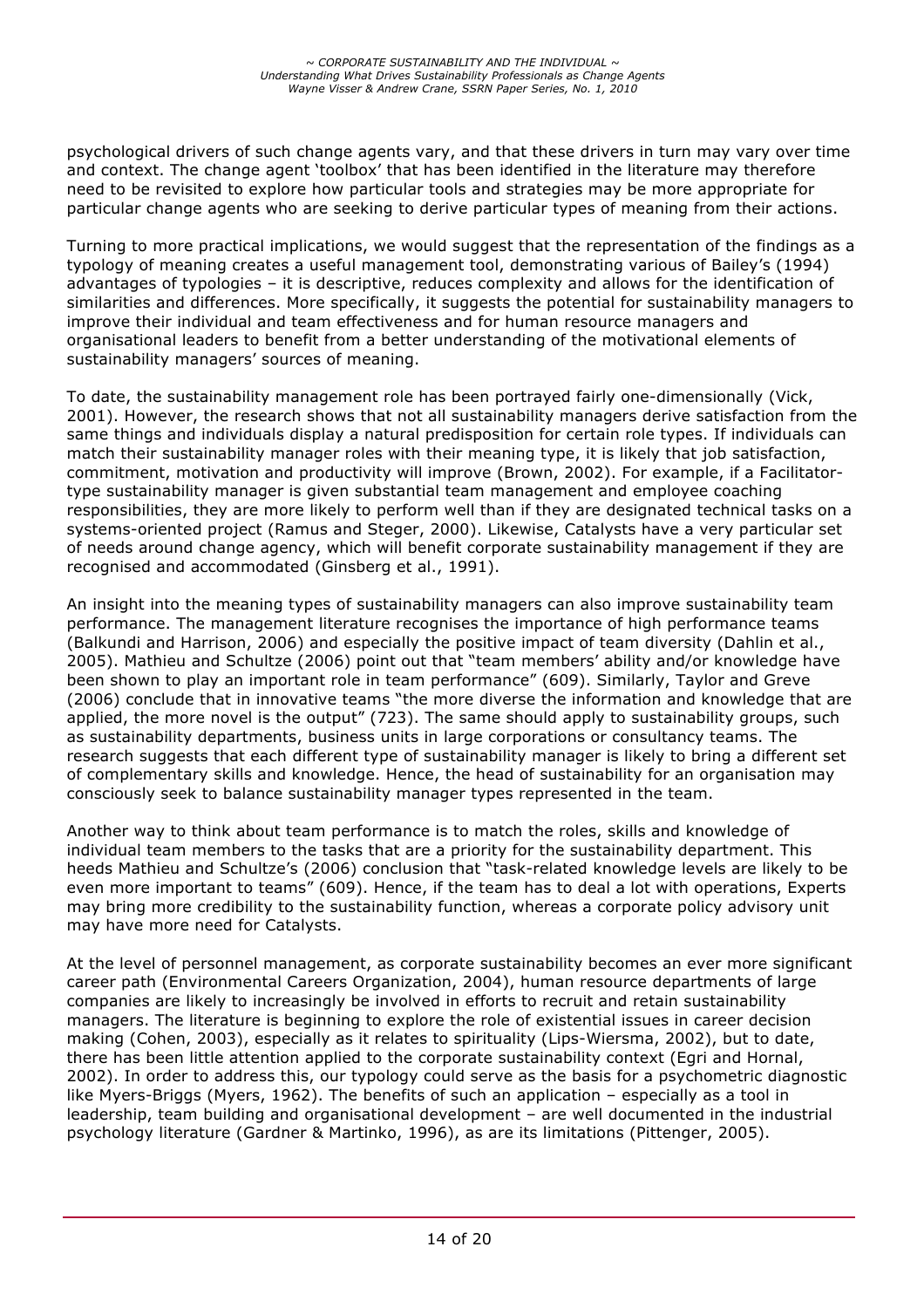A final area of application is leadership. Leaders who realise the powerful links between their company's sustainability performance and their employees' motivation and satisfaction may choose to emphasise these practices more consciously as part of their leadership style (Mengel, 2004), as well as encouraging practices like volunteering (Lee and Higgins, 2001; Quirke, 1999), thereby creating a more meaningful work environment (Business in the Community, 2003; Corporate Citizenship Company, 2003).

#### **Conclusions**

In this paper, we have sought to demonstrate that the relationship between corporate sustainability and existential psychology represents an innovative, interesting and important area of crossdisciplinary research. Corporate sustainability at the level of the individual currently represents an under-researched area of scholarly inquiry, which this research has helped to address through an empirical application of existential psychology to corporate sustainability. The results largely confirm the applicability of the major existential psychology theories to meaning in the life of sustainability managers. They also generate a distinctive set of sustainability manager types – the Expert, Facilitator, Catalyst, and Activist – as shaped by the sources of meaning in their life and work. The representation of these findings as a typology of meaning adds to corporate sustainability theory, as well as creating a useful management tool.

Future research could test the findings in other socio-cultural, organisational and professional contexts, and the typology could usefully be developed into a more robust and practical management tool, including possibly a psychometric diagnostic. However, some comments by the participants remind us that, for many, it is fulfilling in and of itself simply to be engaging with such a dynamic, complex and challenging concept as sustainability. "The satisfaction is huge," said one sustainability manager, "because there is no day that is the same when you get into your office. It's always changing, it's always different." Another concluded that sustainability was the epitome of meaningful work because it "painted a much bigger picture" and is "just as holistic as you want it to be. It requires a far broader vision".

In a similar spirit, we believe the research described in this paper demonstrates that deeper investigation into corporate sustainability at the level of the individual gives us both a more holistic view of sustainability management, as well as a broader vision of why it is important.

#### **References**

- Agle, B. R., & Mitchell, R. K. 1999. Who matters to CEOs? An investigation of stakeholder attributes and salience, corporate performance and CEO values. *Academy of Management Journal*, 42(5): 507-526.
- Alexander, J. 2007. Environmental Sustainability Versus Profit Maximization: Overcoming Systemic Constraints on Implementing Normatively Preferable Alternatives, *Journal of Business Ethics*, 76(2): 155-162.
- Alvesson, M. 2003. Beyond Neopositivists, Romantics, and Localists: A Reflexive Approach to Interviews in Organizational Research. *Academy of Management Review*, 28(1): 13-33.
- Ambrose, M. L., & Kulik, C. T. 1999. Old friends, new faces: Motivation research in the 1990s. *Journal Of Management*, 25(3): 231-292.
- Andersson, L. M., & Bateman, T. S. 2000. Individual environmental initiative: Championing natural environmental issues in U.S. business organizations. *Academy of Management Journal*, 43(4): 548-570.

Antonovsky, A. 1979. *Health, stress and coping*. San Francisco: Jossey-Bass.

Bailey, K. D. 1994. *Typologies and Taxonomies: An Introduction to Classification Techniques*. London: Sage.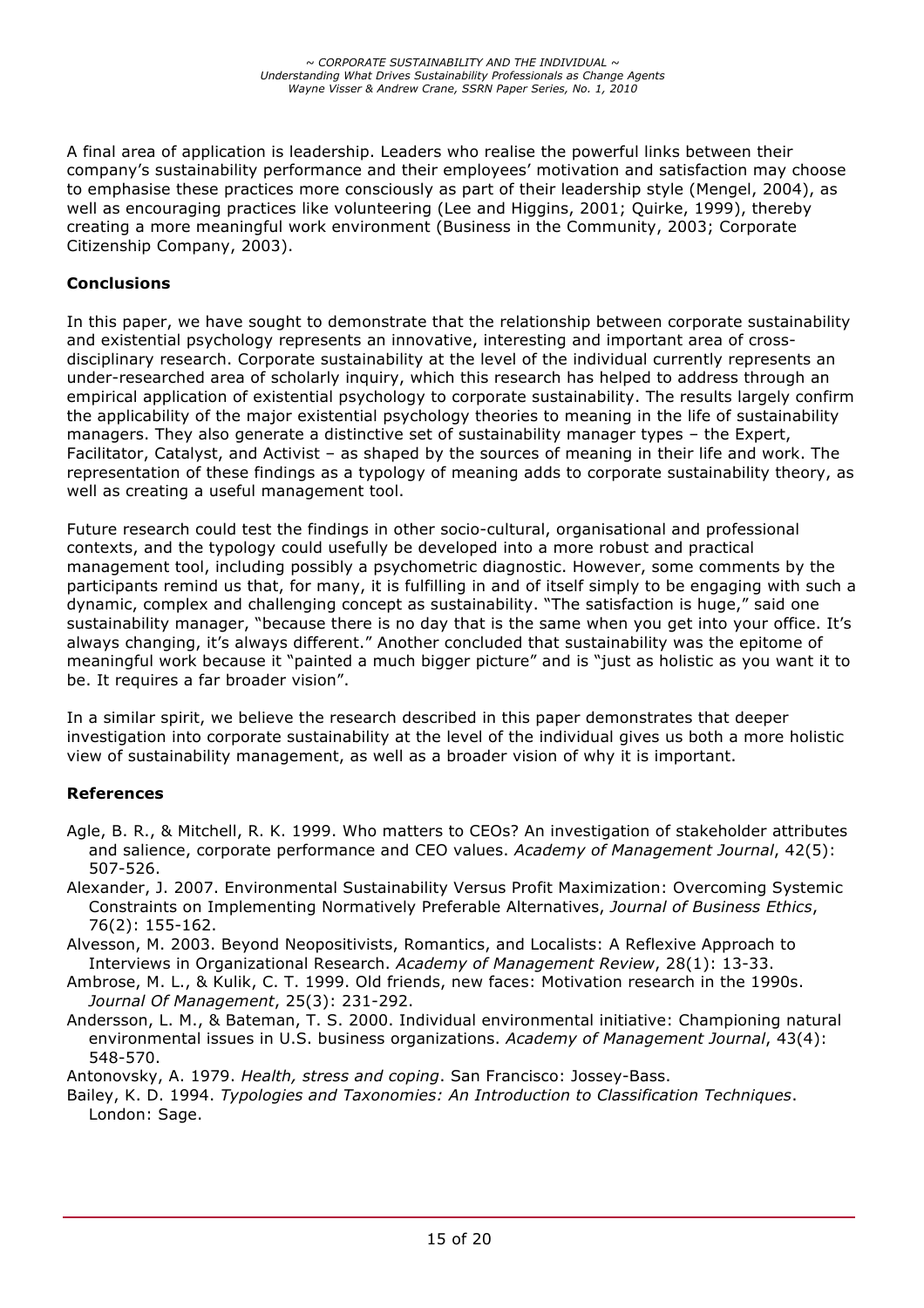Balkundi, P., & Harrison, D. A. 2006. Ties, leaders, and time in teams: Strong inference about network structure's effects on team viability and performance. *Academy of Management Journal*, 49(1): 49-68.

Bansal, P., & Roth, K. 2000. Why companies go green: A model of ecological responsiveness. *Academy of Management Journal*, 43(4): 717-736.

Battista, J., & Almond, R. 1973. The development of meaning in life. *Psychiatry*, 36: 409-427.

Benn, S., D. Dunphy & A. Griffiths. 2006. Enabling Change for Corporate Sustainability: An Integrated Perspective. *Australasian Journal of Environmental Management*, 13(3): 156-165.

- Blowfield, M., & Murray, A. 2008. *Corporate Responsibility: A Critical Introduction*. Oxford: Oxford University Press.
- Brickson, S. L. 2005. Organizational identity orientation: Forging a link between organizational identity and organizations' relations with stakeholders. *Administrative Science Quarterly*, 50(4): 576-.
- Brown, A. D. 1998. *Organisational Culture*. London: Financial Times Pitman Publishing.
- Business in the Community. 2003b. Responsibility: Driving Innovation, Inspiring Employees Fast Forward Research 2003. London: Business in the Community (BitC).
- Christian Aid. 2004. *Behind The Mask: The Real Face Of Corporate Social Responsibility*, London: Christian Aid.
- Cohen, B. N. 2003. Applying Existential Theory and Intervention to Career Decision-Making. *Journal Of Career Development*, 29(3): 195-209.
- Colozzi, E. A. 2003. Depth-oriented values extraction. *The Career Development Quarterly*, 52(2): 180-.
- Corporate Citizenship Company. 2003. Good Companies, Better Employees: 1-32.
- Crane, A. 2000. Corporate greening as amoralization. *Organization Studies*, 21(4): 673-696.
- Crumbaugh, J. C., & Maholick, L. T. 1964. An experimental study of existentialism: The psychometric approach to Frankl's concept of noogenic neurosis. *Journal of Clinical Psychology*, 20.
- Dahlin, K. B., Weingart, L. R., & Hinds, P. J. 2005. Team Diversity and Information Use. *Academy of Management Journal*, 48(6): 1107-1123.
- Davis, M. S. 1971. That's interesting! Towards a phenomenology of socialogy and a sociology of phenomenology. *Philosophy of the Social Sciences*, 1: 309-344.
- De Colle, S., & Werhane, P.H. 2008. Moral Motivation Across Ethical Theories: What Can We Learn for Designing Corporate Ethics Programs? *Journal of Business Ethics*, 81(4): 751-764.
- Denzin, N. K., & Lincoln, Y. S. (Eds.). 1998. *The Landscape of Qualitative Research: Theories and Issues*. London: Sage.
- Donald, K. F., & Goldsby, M. G. 2004. Corporate entrepreneurs or rogue middle managers? A framework for ethical corporate entrepreneurship. *Journal of Business Ethics*, 55(1): 13-.
- Drumwright, M. E. 1994. Socially responsible organisational buying: Environmental concern as a noneconomic buying criterion. *Journal of Marketing*, 58(July): 1-19.
- Dunphy, D., Benn, S., & Griffiths, A. 2003. *Organizational Change for Corporate Sustainability: A Guide for Leaders and Change Agents of the Future*. London: Routledge.
- Easterby Smith, M., Thorpe, R., & Lowe, A. 1991. *Management Research: An Introduction*. London: Sage.
- Egri, C. P., & Hornal, R. C. 2002. Strategic Environmental Human Resources Management and Organizational Performance: An Exploratory Study of the Canadian Manufacturing Sector. In S. Sharma, & M. Starik (Eds.), *Research in Corporate Sustainability: The Evolving Theory and Practice of Organisations in the Natural Environment*: 205-236. Cheltenham, UK: Edward Elgar.
- Ehrenfeld, J. 2000. Being and Havingness. *Forum for Applied Research and Public Policy*, Winter: 35- 39.
- Eisenhardt, K. M. 1989. Agency theory: An assessment and review. *Academy of Management Review*, 14(1): 57-74.
- Elkington, J., & Hartigan, P.. 2008. *The Power of Unreasonable People: How Social Entrepreneurs Create Markets that Change the World*, Boston, MA.: Harvard Business School Press.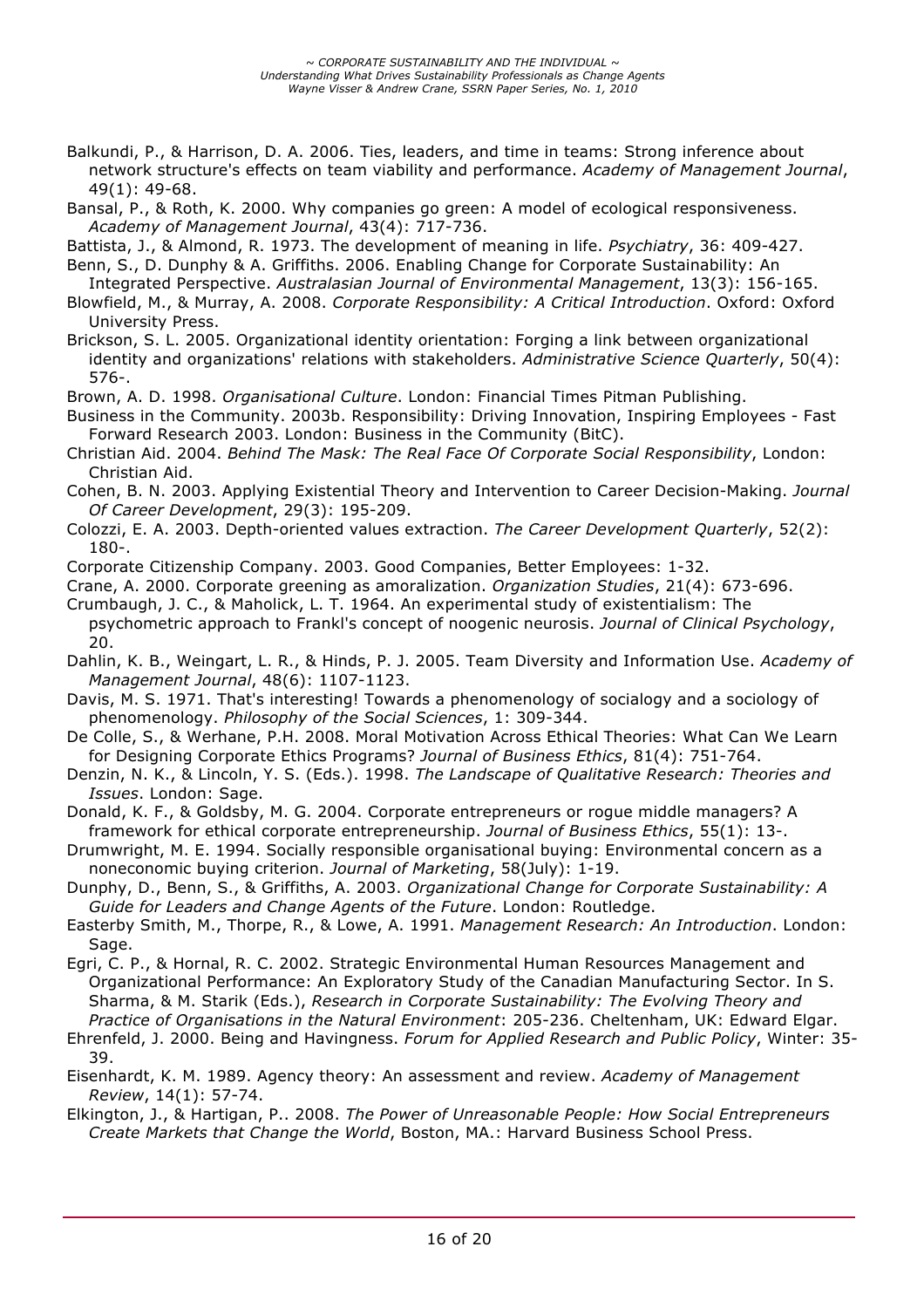- Environmental Careers Organization. 2004. *The ECO Guide to Careers That Make a Difference: Environmental Work for a Sustainable Future*. Washington, D.C.: Island Press.
- Esterberg, K. G. 2002. *Qualitative Methods in Social Research*. London: McGraw-Hill.
- Fineman, S. 1996. Emotional subtexts in corporate greening. *Organization Studies*, 17(3): 479-500.
- Fineman, S. 1997. Constructing the green manager. *British Journal of Management*, 8: 31-38.
- Fineman, S. 2006. On being positive: Concerns and counterpoints. *Academy of Management Review*, 31(2): 270-291.
- Fineman, S., & Clarke, K. 1996. Green stakeholders: Industry interpretations and response. *Journal of Management Studies*, 33(6): 715-730.
- Forum for the Future, & BT. 2003. Just Values: Beyond the Business Case for Sustainable Development. London: Forum for the Future.
- Frankl, V. E. 1964. *Man's Search for Meaning: An Introduction to Logotherapy*. London: Hodder and Stoughton.
- Frankl, V. E. 1965. *The Doctor and the Soul: From Psychotherapy to Logotherapy*. New York: Afred A Knopf, Inc.
- Frankl, V. E. 1966. Self-transcendence as a human phenomenon. *Journal of Humanistic Psychology*, 6: 97-107.
- French, P. A. 1979. The corporation as a moral person. *American Philosophical Quarterly*, 3: 207- 215.
- Fryxell, G. E., & Lo, C. W. H. 2003. The influence of environmental knowledge and values on managerial behaviours on behalf of the environment: An empirical examination of managers in China. *Journal of Business Ethics*, 46(1): 45-.
- Georg, S., & Fussel, L. 2000. Making Sense of Greening and Organizational Change. *Business Strategy and the Environment*, 9(3): 175-185.
- Gibbons, M., Limoges, C., Nowotny, H., Schwartzman, S., Scott, P., & Trow, M. 1994. *The New Production of Knowledge: The Dynamics of Science and Research in Contemporary Societies*. London: Sage.
- Ginsberg, A., & Abrahamson, E. 1991. Champions of Change and Strategic Shifts: The Role of Internal and External Change Advocates. *Journal of Management Studies*, 28(2): 173-190.
- Greenleaf, R. K., Spears, L. C., & Covey, S. R. 2002. *Servant Leadership: A Journey into the Nature of Legitimate Power and Greatness*: Paulist Press.
- Hammond, A.L., W.J. Kramer, R.S. Katz, J.T. Tran & C. Walker. 2007. *The Next 4 Billion: Market Size and Business Strategy at the Base of the Pyramid*, Washington: WRI & IFC.
- Hemingway, C. A., & Maclagan, P. W. 2004. Managers' personal values as drivers of corporate social responsibility. *Journal of Business Ethics*, 50(1): 33-44.
- Hofer, J., Chasiotis, A., & Campos, D. 2006. Congruence Between Social Values and Implicit Motives: Effects on Life Satisfaction Across Three Cultures. *European Journal of Personality*, 20(4): 305-324.
- Hoffman, A. J. 1993. The importance of fit between individual values and organisational culture in the greening of industry. *Business Strategy and the Environment*, 2(4): 10-18.
- Hostager, T. J., Neil, T. C., Decker, R. L., & Lorentz, R. D. 1998. Seeing Environmental Opportunities: Effects of Intrapreneurial Ability, Efficacy, Motivation and Desirability. *Journal of Organizational Change Management*, 11(1): 11-25.
- Howard-Grenville, J. A., & Hoffman, A. 2003. The Importance of Cultural Framing to the Success of Social Initiatives in Business. *Academy of Management Executive*, 17(2): 70-84.
- Hughes, J. 1990. *The Philosophy of Social Research*: Longman.
- Isenberg, M. 1997. Mapping Out Environmental Careers: The Young Professional's Perspective. *Environmental Quality Management*, 7(1): 115-117.
- Jensen, M., & Meckling, W. 1976. The Theory of the Firm: Managerial Behaviour, Agency Costs, and Ownership Structure. *Journal of Financial Economics*, 3(4): 305-360.
- Jones, G. R. 1983. Life History Methodology. In G. Morgan (Ed.), *Beyond Method: Strategies for Social Research*: 147-159. London: Sage.
- Keogh, P. D., & Polonsky, M. J. 1998. Environmental Commitment: A Basis for Environmental Entrepreneurship? *Journal of Organizational Change Management*, 11(1): 38-49.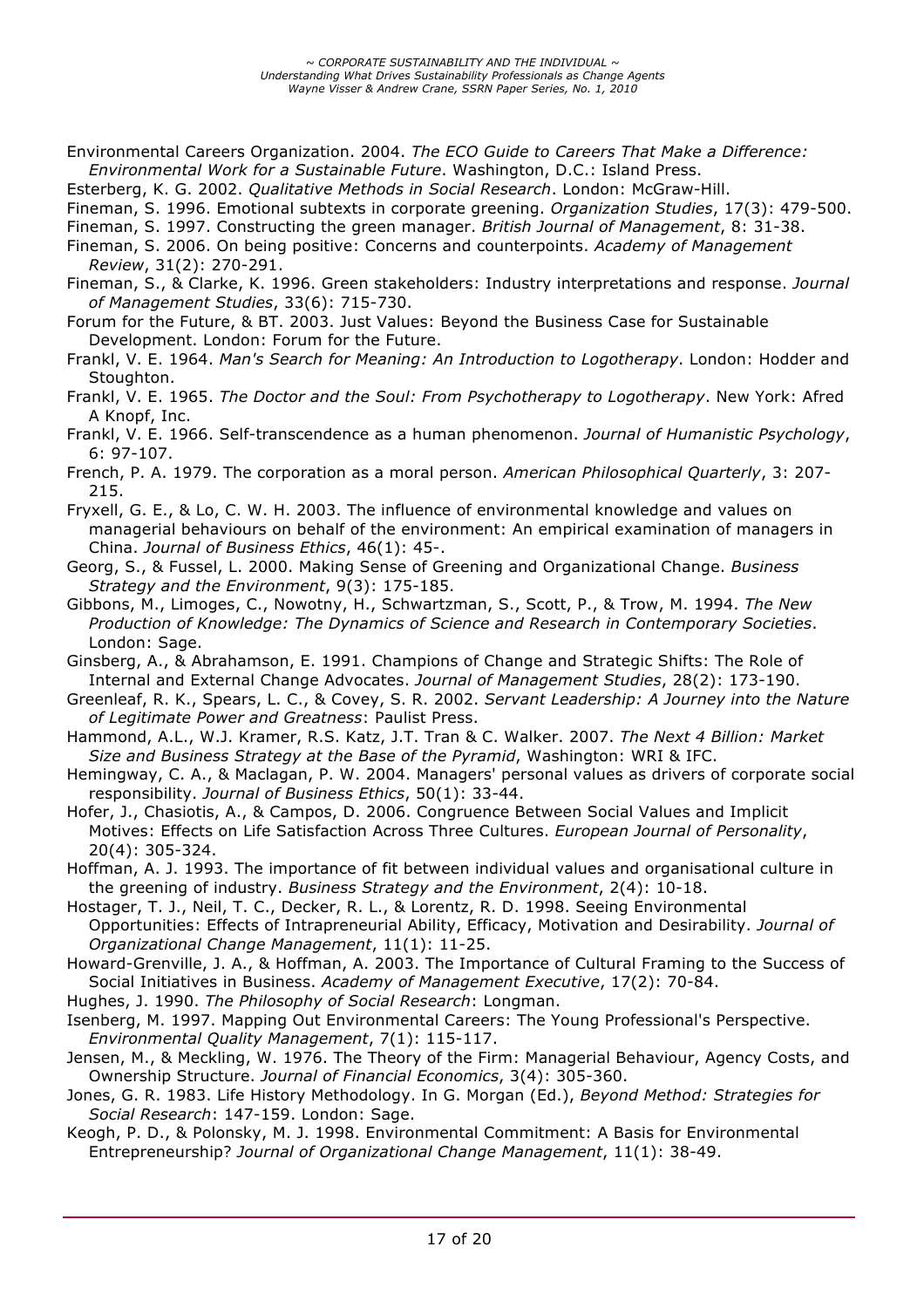- Lee, L., & Higgins, C. 2001. Corporate volunteering: Adhoc interaction or route to dialogue and partnership. *Journal of Corporate Citizenship*, 4: 79-90.
- Levit, R. A. 1992. Meaning, Purpose, and Leadership. *The International Forum for Logotherapy*, 15: 71-75.
- Lips-Wiersma, M. S. 2002. The Influence of Spirituality on Career Behaviour. *Journal of Management Development*, 21(7/8): 497-520.
- Marschan-Piekkari, R. W., C. (Ed.). 2004. *Handbook of Qualitative Research Methods for International Business*. Cheltenham: Edward Elgar.
- Mathieu, J. E., & Schulze, W. 2006. The influence of team knowledge and formal plans on episodic team process-performance relationships. *Academy of Management Journal*, 49(3): 605-619.
- Mengel, T. 2004. From responsibility to values-oriented leadership: Six theses on meaning and personal life and work environments, Vol. 2004: International Network on Personal Meaning.
- Menon, A., & Menon, A. 1997. Enviropreneurial Marketing Strategy: The Emergence of Corporate Environmentalism as Market Strategy. *Journal of Marketing*, 61(1): 51-67.
- Miller, J., & Glassner, B. 1997. The "inside" and "outside": Finding realities in interviews. In D. Silverman (Ed.), *Qualitative Research*. London: Sage.
- Mintzberg, H., Quinn, J. B., & Ghoshal, S. 1995. *The Strategy Process*. London, New York, Toronto, Sydney, Tokyo, Singapore, Madrd, Mexico City, Munich: Prentice Hall.
- Mohrman, S. A., Gibson, C. B., & Mohrman, A. M. 2001. Doing research that is useful to practice: A model and empirical exploration. *Academy of Management Journal*, 44(2): 357-375.
- Moore, G. 1999. Corporate moral agency: review and implications. *Journal of Business Ethics*, 21(4): 329-343.
- Musson, G. 1998. Life Histories. In G. Symon, & C. Cassell (Eds.), *Qualitative Methods and Analysis in Organisational Research*. London: Sage.
- Oakley, A. 1998. Gender, methodology and people's ways of knowing: Some problems with feminism and the paradigm debate in social science. *Journal of the British Sociological Association*, 32(4): 707-.
- Pastakia, A. 1998. Grassroots ecopreneurs: Change agents for a sustainable society. *Journal of Organizational Change Management*, 11(2): 157-.
- Patterson, C. H., & Watkins, C. E. 1996. *Theories of Psychotherapy* (Fifth Edition ed.). New York: HarperCollins.
- Posner, B. Z., & Schmidt, W. H. 1993. Values congruence and differences between the interplay of personal and organizational value systems. *Journal of Business Ethics*, 12(5): 341-347.
- Post, J. E., & Altman, B. W. 1994. Managing the Environmental Change Process: Barriers and Opportunities. *Journal of Organizational Change Management*, 7(4): 64-81.
- Pfeffer, J., & Fong, C. T. 2004. The Business School "Business": Some Lessons from the US Experience. *Journal of Management Studies*, 41(8): 1501-1520.
- Prahalad, C. K., & Hart, S. L. 2002. The Fortune at the Bottom of the Pyramid. *Strategy and Business*, 26: 54-67.
- Prakash, A. 2001. Why Do Firms Adopt 'Beyond-Compliance' Environmental Policies? *Business Strategy and the Environment*, 10(5): 286-299.
- Quirke, D. 1999. Employee Volunteering. *Human Resources*, February: 2-4.
- Ramus, C. A., & Steger, U. 2000. The Roles of Supervisory Support Behaviors and Environmental Policy in Employee 'Ecoinitiatives' at Leading-edge European Companies. *Academy of Management Journal*, 43(4).
- Reker, G. T., & Wong, P. T. 1988. Aging as an individual process: Towards a theory of personal meaning. In J. E. Birren, & V. L. Bengston (Eds.), *Emergent Theories of Aging*: 214-246. New York: Springer.
- Roberts, L. M. 2006. Response Shifting the lens on organizational life: The added value of positive scholarship. *Academy of Management Review*, 31(2): 292-305.
- Ryff, C. D. 1989. Happiness is everything, or is it? Explorations on the meaning of psychological wellbeing. *Journal of Personality and Social Psychology*, 57(6): 1069-1081.
- Seligman, M. E. P., & Csikszentmihalyi, M. 2000. Positive psychology: An introduction. *American Psychologist*, 55: 5-14.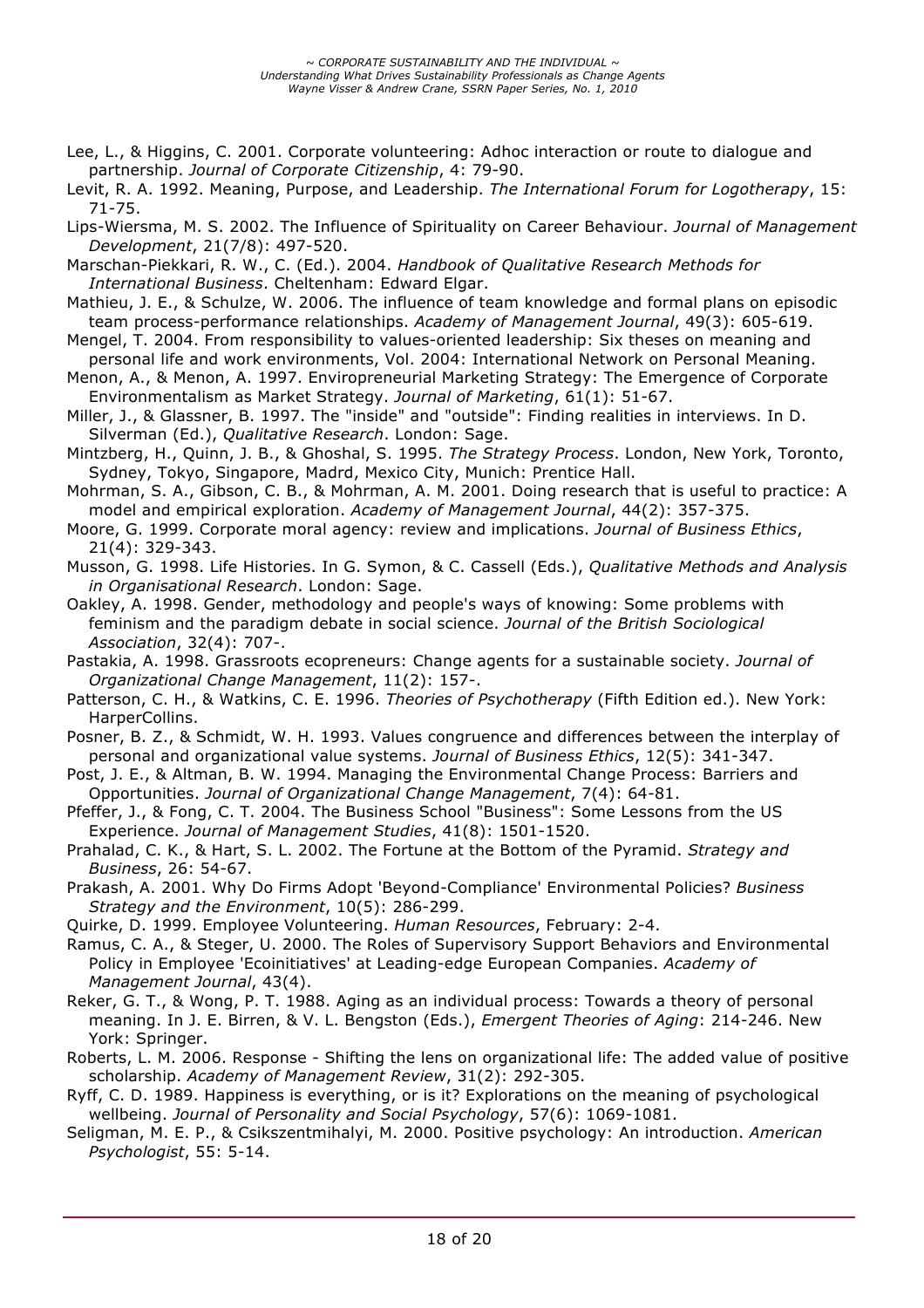- Sharma, S. 2002. Research in Corporate Sustainability: What Really Matters? In S. Sharma, & M. Starik (Eds.), *Research in Corporate Sustainability: The Evolving Theory and Practice of Organisations in the Natural Environment*: 1-29. Cheltenham, UK: Edward Elgar.
- Shrivastava, P. 1995. The Role of Corporations in Achieving Ecological Sustainability. *Academy of Management Review*, 20(4): 936-960.
- Silverman, D. 2000. *Doing Qualitative Research: A Practical Handbook*. London: Sage.
- Starik, M., & Rands, G. P. 1995. Weaving an Integrated Web: Multilevel and Multisystem Perspectives of Ecologically Sustainable Organizations. *Academy of Management Review*, 20(4): 908-935.
- Starkey, K. 2003. *Philosophy of Management Research Lecture Notes*. Paper presented at the Philosophy of Management Research Doctoral Course, Nottingham University Business School.
- Starkey, K., & Crane, A. 2003. Toward green narrative: Management and the evolutionary epic. *Academy of Management Review*, 28(2): 220-237.
- Starkey, K., Hatcheul, A., & Tempest, S. 2004. Rethinking the Business School. *Journal of Management Studies*, 41(8): 1521-1531.
- Stern, P. C. 1992. Psychological Dimensions of Global Environmental Change. *Annual Review of Psychology*, 43: 269-302.
- Stubbs, M., & Walley, L. 1999. *Termite Metaphors and Environmental Champions*. Paper presented at the Business Strategy and the Environment Conference, University of Leeds.
- Sustainability. 2001. Buried Treasure: Uncovering the Business Case for Corporate Sustainability. London: SustainAbility.
- Swanson, D. L. 1995. Addressing a theoretical problem by reorienting the corporate social performance model. *Academy of Management Review*, 20(1): 43-64.
- Tait, M., Padgett, M. Y., & Baldwin, T. T. 1989. Job and life satisfaction: A reevaluation of the strength of the relationship and gender effects as a function of the date of the study. *Journal of Applied Psychology*, 74(3): 502-507.
- Taylor, A., & Greve, H. R. 2006. Superman or the Fantastic Four? Knowledge combination and experience in innovative teams. *Academy of Management Journal*, 49(4): 723-740.
- Tranfield, D., & Starkey, K. 1998. The nature, social organization and promotion of management research: Towards policy. *British Journal of Management*, 9: 341-353.
- Van Marrewijk, M. 2003. Concepts and Definitions of CSR and Corporate Sustainability: Between Agency and Communion. *Journal of Business Ethics*, 44(2/3): 895-105.

Van Marrewijk, M., & Werre, M. 2002. Multiple Levels of Corporate Sustainability. *Journal of Business Ethics*, 44(2/3): 107-.

- Vick, R. C. 2001. The Evolving Role of the Corporate Environmental Professional. *Pollution Engineering*, 33(4): 38-39.
- Walley, E. E., & Stubbs, M. 1999. 'Greenjacking' A Tactic for the Toolbag of Environmental Champions? Reflections on an SME Success Story. *Eco-Management and Auditing*, 6(1): 26-33.
- WBCSD. 2002. The Business Case for Sustainable Development: World Business Council for Sustainable Development.
- Welford, R. 1995. *Environmental Strategy and Sustainable Development: The Corporate Challenge for the Twenty-First Century*. London: Routledge.
- Wheeler, D., Colbert, B., & Freeman, R. E. 2003. Focusing on value: Corporate social responsibility, sustainability and a stakeholder approach in a network world. *Journal of General Management*, 28(3): 1-28.
- Wong, P. T. P. 1998. Implicit theories of meaningful life and the development of the Personal Meaning Profile. In P. T. P. Wong, & P. S. Fry (Eds.), *The Human Quest for Meaning: A Handbook of Psychological Research and Clinical Applications*. London: Lawrence Erlbaum Associates.
- Wood, D. J. 1991. Corporate social performance revisited. *Academy of Management Review*, 16(4): 691-718.

World Economic Forum. 2003. Responding to the Leadership Challenge: Findings of a CEO Survey on Corporate Citizenship. Davos: Global Corporate Citizenship Initiative, World Economic Forum.

Yalom, I. D. 1980. *Existential Psychotherapy*. New York: Basic Books.

Zadek, S. 2004. The Path to Corporate Responsibility, Harvard Business Review 82 (12).: 125-32.